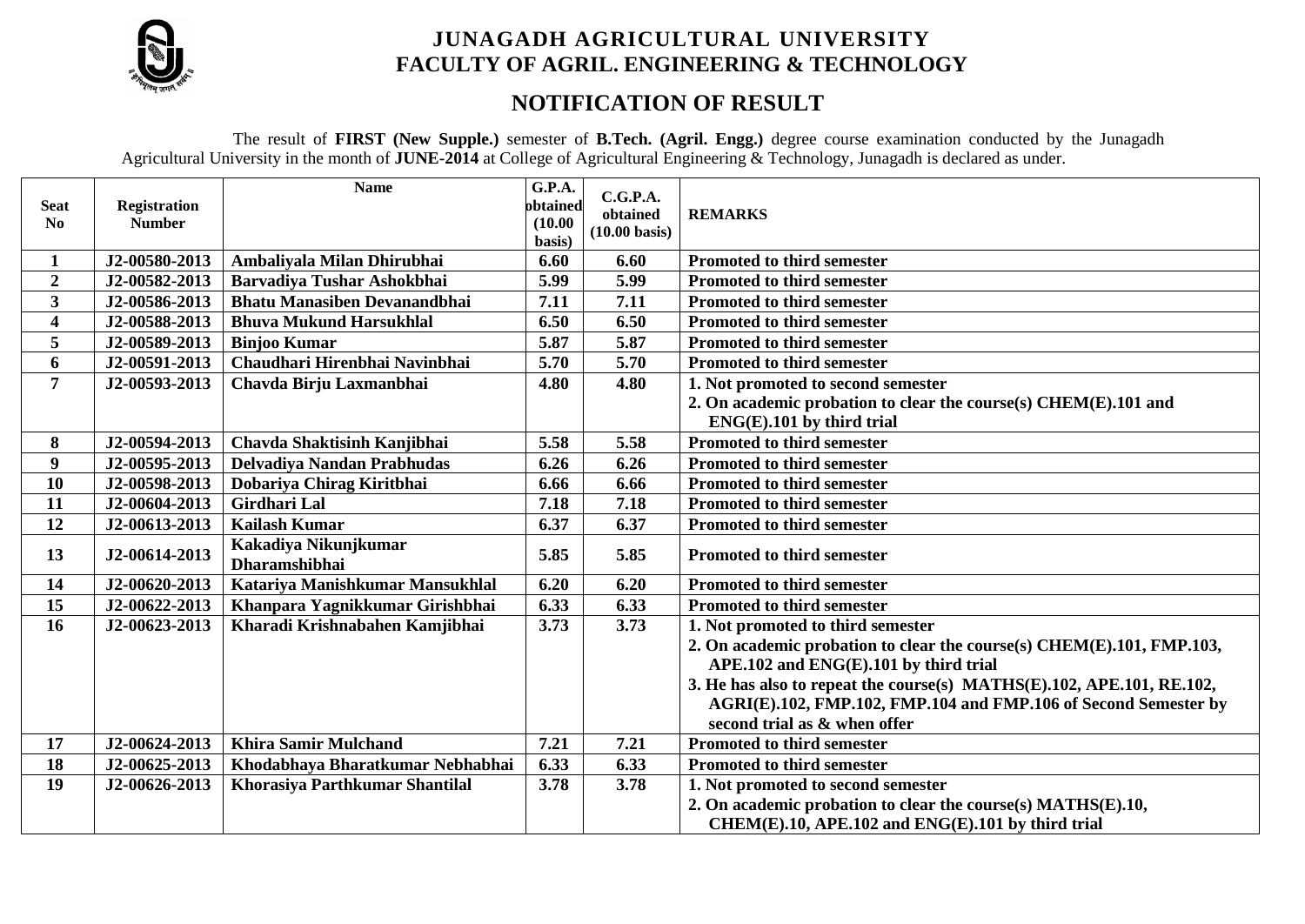| 20              | J2-00628-2013 | <b>Maha Kant Roy</b>             | 1.53 | 1.53 | 1. Not promoted to second semester                                        |
|-----------------|---------------|----------------------------------|------|------|---------------------------------------------------------------------------|
|                 |               |                                  |      |      | 2. On academic probation to clear the course(s)MATHS(E).101, PHY(E).101,  |
|                 |               |                                  |      |      | CHEM(E).101, FMP.103, E.S.101, APE.102 and ENG(E).101 by third trial      |
| 21              | J2-00635-2013 | Pandya Abhimanyukumar Hiteshbhai | 6.97 | 6.97 | Promoted to third semester                                                |
| $\overline{22}$ | J2-00636-2013 | Patel Jigar Rameshbhai           | 0.22 | 0.22 | 1. Not promoted to second semester                                        |
|                 |               |                                  |      |      | 2. On academic probation to clear the course(s) MATHS(E).101,             |
|                 |               |                                  |      |      | PHY(E).101, CHEM(E).101, RE.101, FMP.103, E.S.101, APE.102 and            |
|                 |               |                                  |      |      | $ENG(E)$ .101 by third trial                                              |
| 23              | J2-00639-2013 | Rakholiya Nirmal Babubhai        | 5.56 | 5.56 | <b>Promoted to third semester</b>                                         |
| 24              | J2-00640-2013 | Rathava Digvijaykumar Karansinh  | 0.87 | 0.87 | 1. Not promoted to second semester                                        |
|                 |               |                                  |      |      | 2. On academic probation to clear the course(s) MATHS(E).101,             |
|                 |               |                                  |      |      | CHEM(E).101, RE.101, FMP.103, E.S.101, APE.102 and ENG(E).101 by          |
|                 |               |                                  |      |      | third trial                                                               |
| 25              | J2-00641-2013 | Rathava Shaileshbhai Kevsingbhai | 5.98 | 5.98 | <b>Promoted to third semester</b>                                         |
| 26              | J2-00642-2013 | Rathod Darshan Durlabhjibhai     | 5.98 | 5.98 | <b>Promoted to third semester</b>                                         |
| 27              | J2-00643-2013 | Rathva Ranjitbhai Ishwarbhai     | 6.65 | 6.65 | <b>Promoted to third semester</b>                                         |
| 28              | J2-00644-2013 | Rathwa Pritambhai Rameshbhai     | 5.78 | 5.78 | 1. Not promoted to third semester                                         |
|                 |               |                                  |      |      | 2. On academic probation to clear the course(s) MATHS(E).101 by third     |
|                 |               |                                  |      |      | trial                                                                     |
|                 |               |                                  |      |      | 3. He has also to clear the course(s) MATHS(E).102 of Second Semester by  |
|                 |               |                                  |      |      | second trial                                                              |
| 29              | J2-00645-2013 | Ravat Dhavalkumar Bhalabhai      | 6.27 | 6.27 | <b>Promoted to third semester</b>                                         |
| 30              | J2-00646-2013 | Ronakkumar Prakashbhai Gajera    | 7.54 | 7.54 | <b>Promoted to third semester</b>                                         |
| 31              | J2-00653-2013 | Solanki Bhavesh Bhupatbhai       | 6.38 | 6.38 | <b>Promoted to third semester</b>                                         |
| 32              | J2-00654-2013 | Solanki Hiteshkumar Kanabhai     | 7.03 | 7.03 | <b>Promoted to third semester</b>                                         |
| 33              | J2-00655-2013 | Solanki Parth Maheshbhai         | 5.11 | 5.11 | 1. Not promoted to third semester                                         |
|                 |               |                                  |      |      | 2. On academic probation to clear the course(s) MATHS(E).101 by third     |
|                 |               |                                  |      |      | trial                                                                     |
|                 |               |                                  |      |      | 3. He has also to clear the course(s) MATHS(E).102, APE.101, FMP.102 and  |
|                 |               |                                  |      |      | FMP.106 of Second semester by Second trial`                               |
| 34              | J2-00661-2013 | Vadiyatar Pooja Prabatbhai       | 6.41 | 6.41 | <b>Promoted to third semester</b>                                         |
| 35              | J2-00665-2013 | Vala Sanjaybhai Jadavbhai        | 5.31 | 5.31 | 1. Not promoted to second semester                                        |
|                 |               |                                  |      |      | 2. On academic probation to clear the course(s) ENG(E).101 by third trial |
| 36              | J2-00667-2013 | Vasoya Nikunj Rajeshbhai         | 4.08 | 4.08 | 1. Not promoted to second semester                                        |
|                 |               |                                  |      |      | 2. On academic probation to clear the course(s) MATHS(E).101,             |
|                 |               |                                  |      |      | $CHEM(E)$ .101, FMP.103 and $ENG(E)$ .101 by third trial                  |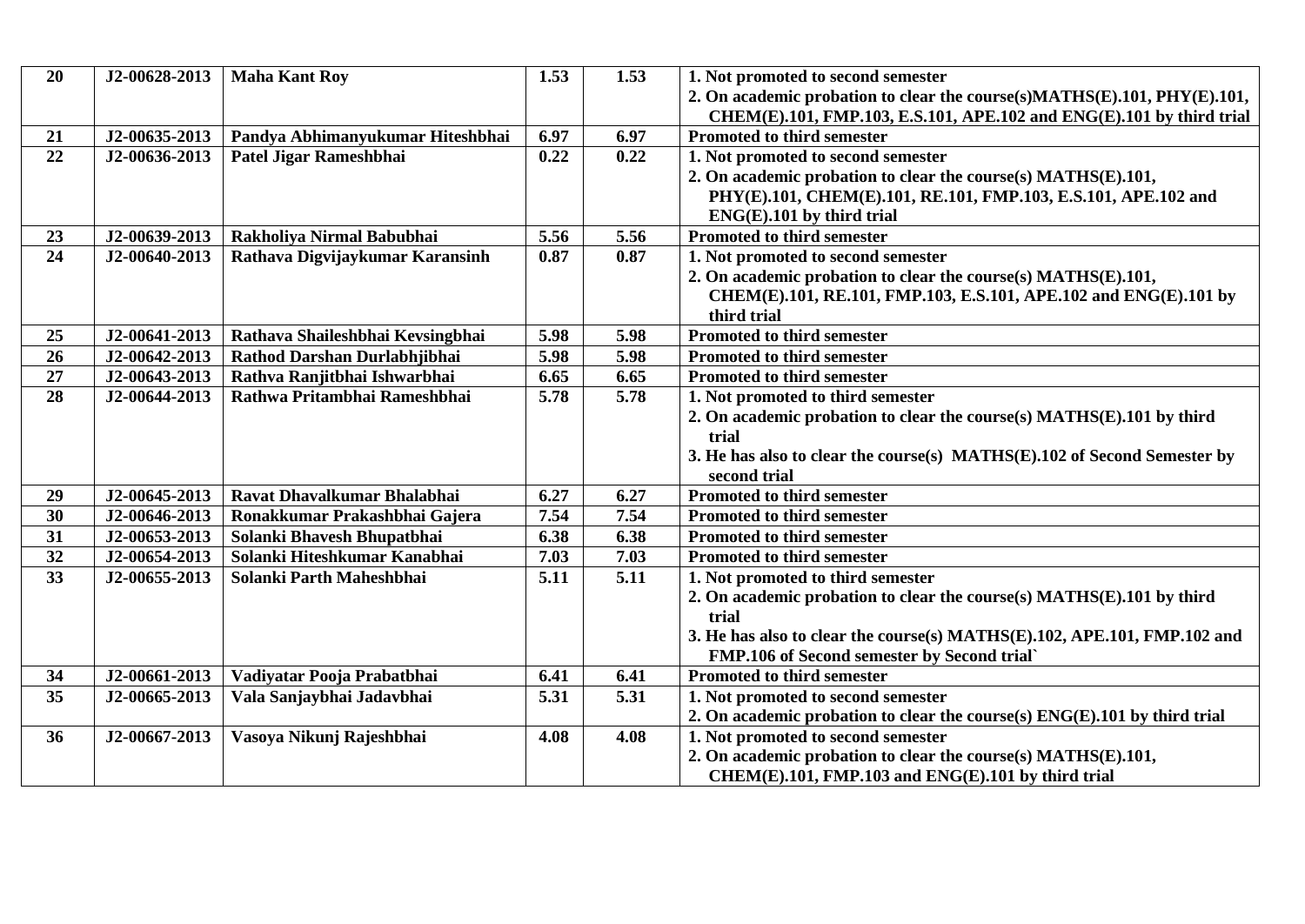| 37 | J2-00493-2012        | <b>Balram Kumar Sahu</b>       | 1.59 | 1.59 | 1. Not promoted to second semester                                         |
|----|----------------------|--------------------------------|------|------|----------------------------------------------------------------------------|
|    |                      |                                |      |      | 2. On academic probation to clear the course(s) CHEM(E).101, RE.101,       |
|    |                      |                                |      |      | $FMP.103$ , E.S.101, APE.102 and $ENG(E).101$ by third trial               |
| 38 | J2-00496-2012        | Barjod Nitabahen Bharatbhai    | 5.67 | 5.67 | <b>Promoted to second semester</b>                                         |
| 39 | J2-00501-2012        | Bhuria Hirenkumar Mansukhbhai  | 0.25 | 0.25 | 1. Not promoted to second semester                                         |
|    |                      |                                |      |      | 2. Discontinued from Uni. Enrolment due to failure to clear the course(s)  |
|    |                      |                                |      |      | MATHS(E).101, PHY(E).101, CHEM(E).101, RE.101, FMP.103, E.S.101,           |
|    |                      |                                |      |      | APE.102 and $ENG(E)$ .101 by fourth & final trial                          |
| 40 | J2-00508-2012        | Chavda Piyushkumar Danabhai    | 2.81 | 2.81 | 1. Not promoted to second semester                                         |
|    |                      |                                |      |      | 2. Discontinued from Uni. Enrolment due to failure to clear the course(s)  |
|    |                      |                                |      |      | MATHS(E).101, CHEM(E).101, APE.102 and ENG(E).101 by fourth $\&$           |
|    |                      |                                |      |      | final trial                                                                |
| 41 | <b>J2-00513-2012</b> | Delvadia Rajkumar Harshukhbhai | 4.93 | 4.93 | 1. Not promoted to second semester                                         |
|    |                      |                                |      |      | 2. Discontinued from Uni. Enrolment due to failure to clear the course(s)  |
|    |                      |                                |      |      | $MATHS(E).101$ and $CHEM(E).101$ by fourth & final trial                   |
| 42 | J2-00532-2012        | Kishori Nareshkumar Surmalbhai | 6.00 | 6.00 | <b>Promoted to second semester</b>                                         |
| 43 | J2-00550-2012        | Parmar Mehul Mansukhbhai       | 5.57 | 5.57 | <b>Promoted to second semester</b>                                         |
| 44 | J2-00557-2012        | Rathod Kinjal Chandubhai       | 5.24 | 5.24 | 1. Not promoted to third semester                                          |
|    |                      |                                |      |      | 2. On academic probation to clear the course(s) CHEM(E).101 by third trial |
|    |                      |                                |      |      | 3. He has also to clear the course(s) AGRI(E).102, FMP.104 and FMP.106 of  |
|    |                      |                                |      |      | Second semester by forth and final trial                                   |

The result of **SECOND (New Regular.)** semester of **B.Tech. (Agril. Engg.)** degree course examination conducted by the Junagadh Agricultural University in the month of **JUNE-2014** at College of Agricultural Engineering & Technology, Junagadh is declared as under.

| <b>Seat</b><br>No. | <b>Registration</b><br><b>Number</b> | <b>Name</b>                         | G.P.A.<br>obtained<br>(10.00)<br>basis) | C.G.P.A.<br>obtained<br>$(10.00 \text{ basis})$ | <b>REMARKS</b>                                  |
|--------------------|--------------------------------------|-------------------------------------|-----------------------------------------|-------------------------------------------------|-------------------------------------------------|
|                    | J2-00578-2013                        | Agola Rakesh Chhaganbhai            | 7.43                                    | 7.31                                            | <b>Promoted to third semester</b>               |
| $\overline{2}$     | J2-00579-2013                        | Agravat Harshaben Vishnubhai        | 8.61                                    | 8.50                                            | <b>Promoted to third semester</b>               |
| 3                  | J2-00580-2013                        | Ambaliyala Milan Dhirubhai          | 6.93                                    | 6.76                                            | <b>Promoted to third semester</b>               |
| 4                  | J2-00581-2013                        | Ardeshana Darshankumar Arvindbhai   | 7.12                                    | 7.10                                            | <b>Promoted to third semester</b>               |
| 5                  | J2-00582-2013                        | Barvadiya Tushar Ashokbhai          | 5.60                                    | 5.80                                            | 1. Promoted to third semester                   |
|                    |                                      |                                     |                                         |                                                 | 2. On academic probation to clear the course(s) |
|                    |                                      |                                     |                                         |                                                 | FMP.102 and FMP.106 by second trial             |
| 6                  | J2-00583-2013                        | <b>Bathani Deep Kantibhai</b>       | 7.45                                    | 7.30                                            | <b>Promoted to third semester</b>               |
| 7                  | J2-00584-2013                        | <b>Bhanderi Harsh Maganbhai</b>     | 6.67                                    | 6.18                                            | <b>Promoted to third semester</b>               |
| 8                  | J2-00586-2013                        | <b>Bhatu Manasiben Devanandbhai</b> | 7.01                                    | 7.06                                            | <b>Promoted to third semester</b>               |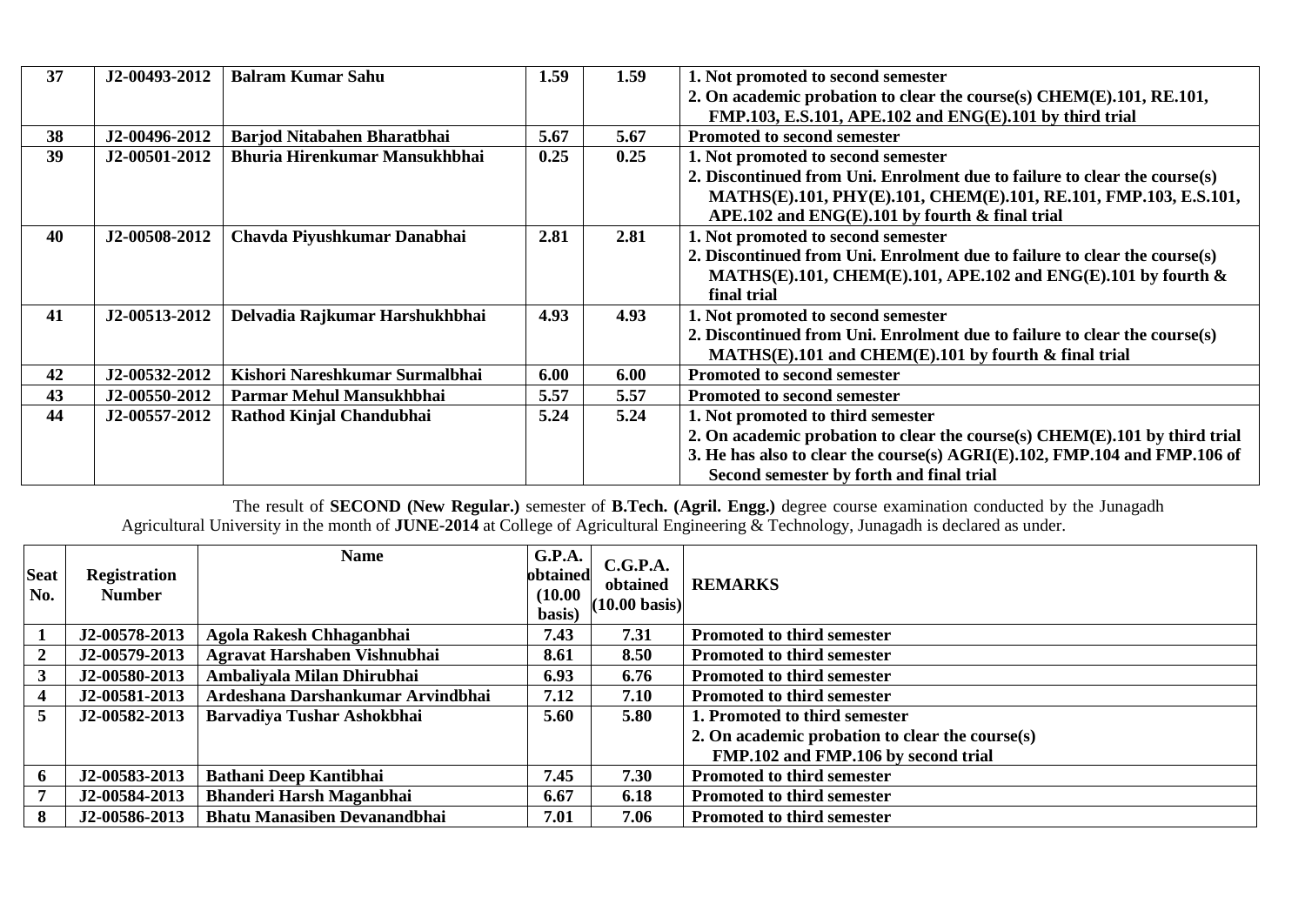| $\boldsymbol{9}$ | J2-00587-2013               | <b>Bheda Ashish Kalubhai</b>        | 8.14 | 7.76 | <b>Promoted to third semester</b>                          |
|------------------|-----------------------------|-------------------------------------|------|------|------------------------------------------------------------|
| 10               | J2-00588-2013               | <b>Bhuva Mukund Harsukhlal</b>      | 7.16 | 6.83 | <b>Promoted to third semester</b>                          |
| 11               | $\overline{J}2$ -00589-2013 | <b>Binjoo Kumar</b>                 | 5.52 | 5.70 | Promoted to third semester                                 |
| 12               | J2-00590-2013               | <b>Chandresh Shambhubhai Kanani</b> | 8.09 | 7.98 | <b>Promoted to third semester</b>                          |
| 13               | J2-00591-2013               | Chaudhari Hirenbhai Navinbhai       | 4.60 | 5.15 | 1. Promoted to third semester                              |
|                  |                             |                                     |      |      | 2. On academic probation to clear the course(s)            |
|                  |                             |                                     |      |      | MATHS(E).102, APE.101, FMP.104 and FMP.106 by second trial |
| 14               | J2-00592-2013               | Chauhan Nikunj Kiritbhai            | 7.78 | 7.52 | <b>Promoted to third semester</b>                          |
| 15               | J2-00594-2013               | Chavda Shaktisinh Kanjibhai         | 6.46 | 6.02 | <b>Promoted to third semester</b>                          |
| <b>16</b>        | J2-00595-2013               | Delvadiya Nandan Prabhudas          | 6.15 | 6.20 | <b>Promoted to third semester</b>                          |
| 17               | J2-00596-2013               | Desai Dharmik Rameshchandra         | 8.43 | 8.24 | <b>Promoted to third semester</b>                          |
| 18               | J2-00597-2013               | Dhamecha Himanshu Kaushikbhai       | 6.90 | 6.86 | <b>Promoted to third semester</b>                          |
| 19               | J2-00598-2013               | Dobariya Chirag Kiritbhai           | 6.50 | 6.58 | 1. Promoted to third semester                              |
|                  |                             |                                     |      |      | 2. On academic probation to clear the course(s)            |
|                  |                             |                                     |      |      | FMP.102 by second trial                                    |
| 20               | J2-00599-2013               | Dudhatra Jay Vijaybhai              | 7.60 | 7.49 | Promoted to third semester                                 |
| 21               | J2-00600-2013               | Gaadhe Sarmanbhai Karshanbhai       | 7.73 | 7.47 | <b>Promoted to third semester</b>                          |
| 22               | J2-00601-2013               | Gadhiya Gauray Ashokkumar           | 7.65 | 7.71 | <b>Promoted to third semester</b>                          |
| 23               | J2-00602-2013               | Gajera Jalak Girishbhai             | 6.90 | 6.57 | <b>Promoted to third semester</b>                          |
| 24               | J2-00603-2013               | Garala Parth Jagdishbhai            | 8.10 | 8.06 | <b>Promoted to third semester</b>                          |
| $\overline{25}$  | J2-00604-2013               | <b>Girdhari Lal</b>                 | 7.43 | 7.30 | <b>Promoted to third semester</b>                          |
| 26               | J2-00605-2013               | Gondaliya Jay Ramanikbhai           | 8.24 | 8.12 | <b>Promoted to third semester</b>                          |
| 27               | J2-00606-2013               | Hingrajiya Yashkumar Manasukhbhai   | 7.47 | 7.13 | <b>Promoted to third semester</b>                          |
| 28               | J2-00607-2013               | Jalpaben Jivanbhai Limbasiya        | 8.76 | 8.44 | <b>Promoted to third semester</b>                          |
| 29               | J2-00608-2013               | Jethava Navanitkumar Hamirbhai      | 7.05 | 6.88 | <b>Promoted to third semester</b>                          |
| 30               | J2-00609-2013               | Jiladiya Dhaval Bavabhai            | 7.07 | 6.63 | <b>Promoted to third semester</b>                          |
| 31               | J2-00610-2013               | Joshi Nirav Umeshbhai               | 7.98 | 7.95 | <b>Promoted to third semester</b>                          |
| 32               | J2-00611-2013               | Kachhadiya Divyesh Mansukh          | 7.63 | 7.73 | <b>Promoted to third semester</b>                          |
| 33               | J2-00612-2013               | Kachhadiya Vivek Vitthalbhai        | 8.36 | 8.23 | <b>Promoted to third semester</b>                          |
| 34               | J2-00613-2013               | <b>Kailash Kumar</b>                | 6.85 | 6.61 | <b>Promoted to third semester</b>                          |
| 35               | J2-00614-2013               | Kakadiya Nikunjkumar Dharamshibhai  | 5.37 | 5.61 | 1. Promoted to third semester                              |
|                  |                             |                                     |      |      | 2. On academic probation to clear the course(s)            |
|                  |                             |                                     |      |      | MATHS(E).102 and FMP.102 by second trial                   |
| 36               | J2-00615-2013               | Kalaria Hardikkumar Sureshbhai      | 7.79 | 7.79 | <b>Promoted to third semester</b>                          |
| 37               | J2-00616-2013               | Kaneriya Rajkumar Nandalal          | 6.97 | 7.09 | <b>Promoted to third semester</b>                          |
| 38               | J2-00617-2013               | Kanthesiya Vishalkumar Jentibhai    | 7.43 | 7.35 | <b>Promoted to third semester</b>                          |
| 39               | J2-00618-2013               | Kapupara Parth Jayantilal           | 7.37 | 7.44 | <b>Promoted to third semester</b>                          |
| 40               | J2-00619-2013               | Karmur Milankumar Bhayabhai         | 7.95 | 7.96 | <b>Promoted to third semester</b>                          |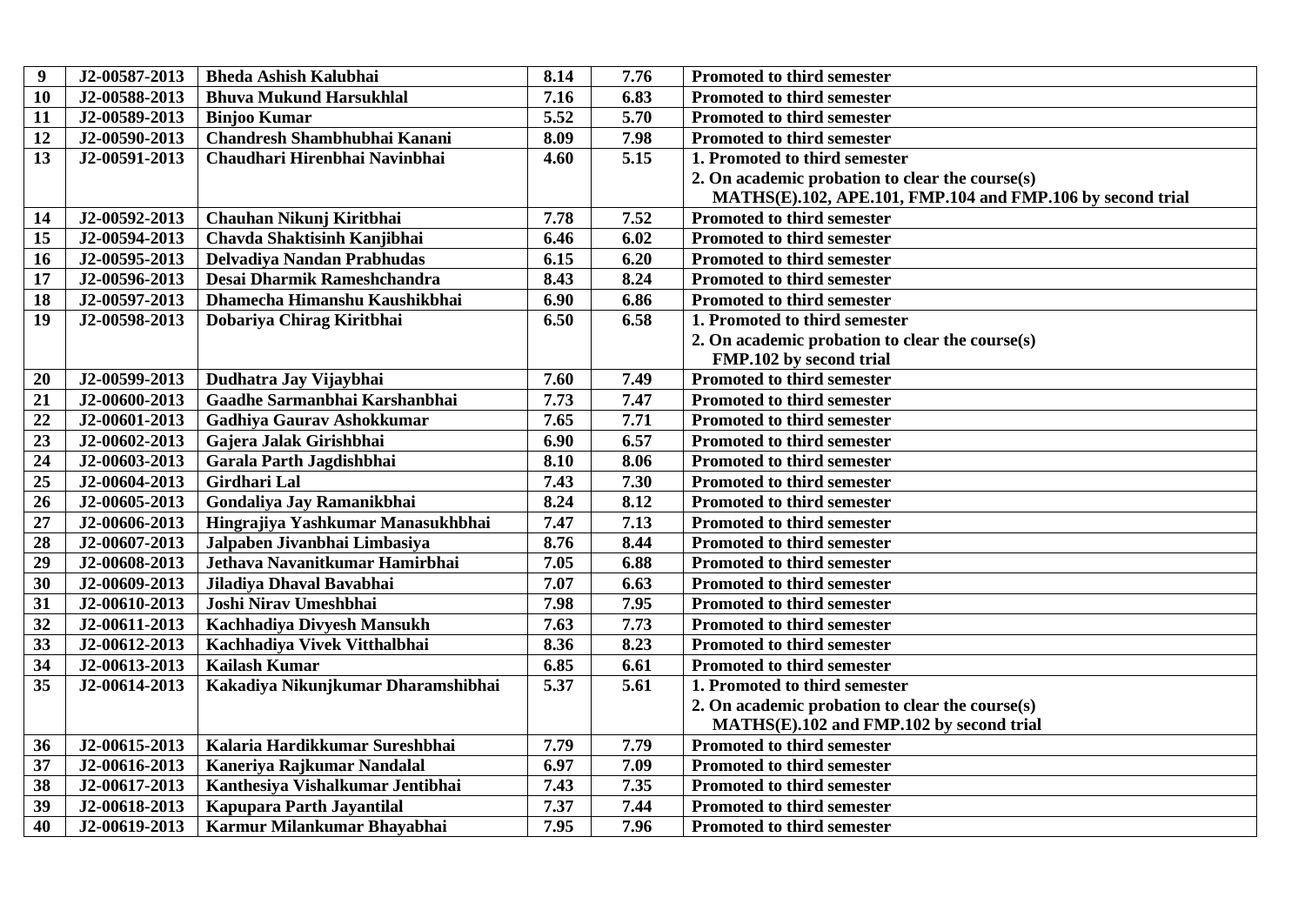| 41 | J2-00620-2013 | Katariya Manishkumar Mansukhlal     | 5.94 | 6.07 | <b>Promoted to third semester</b>                                       |
|----|---------------|-------------------------------------|------|------|-------------------------------------------------------------------------|
| 42 | J2-00621-2013 | Khadsaliya Ashishkumar Jagjivanbhai | 7.11 | 7.10 | <b>Promoted to third semester</b>                                       |
| 43 | J2-00622-2013 | Khanpara Yagnikkumar Girishbhai     | 6.52 | 6.42 | <b>Promoted to third semester</b>                                       |
| 44 | J2-00623-2013 | Kharadi Krishnabahen Kamjibhai      | 0.00 | 1.87 | 1. Not promoted to third semester                                       |
|    |               |                                     |      |      | 2. He has to repeat the course(s) MATHS(E).102, APE.101, RE.102,        |
|    |               |                                     |      |      | $AGRI(E)$ .102, FMP.102, FMP.104 and FMP.106 by second trial as $\&$    |
|    |               |                                     |      |      | when offer                                                              |
|    |               |                                     |      |      | 3. He has also to clear the course(s) CHEM(E).101, FMP.103, APE.102 and |
|    |               |                                     |      |      | ENG(E).101of first semester by third trial                              |
| 45 | J2-00624-2013 | <b>Khira Samir Mulchand</b>         | 7.51 | 7.36 | <b>Promoted to third semester</b>                                       |
| 46 | J2-00625-2013 | Khodabhaya Bharatkumar Nebhabhai    | 6.67 | 6.50 | <b>Promoted to third semester</b>                                       |
| 47 | J2-00627-2013 | Limbani Naimish Bhupatbhai          | 7.96 | 7.65 | Promoted to third semester                                              |
| 48 | J2-00629-2013 | Makwana Mahesh Somjibhai            | 6.52 | 6.65 | <b>Promoted to third semester</b>                                       |
| 49 | J2-00630-2013 | Monpara Utsav Jagdishbhai           | 6.86 | 7.05 | <b>Promoted to third semester</b>                                       |
| 50 | J2-00631-2013 | Mori Jigneshkumar Jesingbhai        | 7.26 | 7.46 | <b>Promoted to third semester</b>                                       |
| 51 | J2-00632-2013 | Muliya Mohit Hargovindbhai          | 7.53 | 7.27 | <b>Promoted to third semester</b>                                       |
| 52 | J2-00633-2013 | Odedara Poojaben Parbatbhai         | 8.30 | 8.19 | Promoted to third semester                                              |
| 53 | J2-00634-2013 | Padaliya Savankumar Pravinbhai      | 7.16 | 7.26 | Promoted to third semester                                              |
| 54 | J2-00635-2013 | Pandya Abhimanyukumar Hiteshbhai    | 7.42 | 7.19 | <b>Promoted to third semester</b>                                       |
| 55 | J2-00637-2013 | Raj Donga                           | 7.62 | 7.44 | <b>Promoted to third semester</b>                                       |
| 56 | J2-00638-2013 | <b>Rakesh Pooniya</b>               | 7.57 | 7.72 | <b>Promoted to third semester</b>                                       |
| 57 | J2-00639-2013 | Rakholiya Nirmal Babubhai           | 6.18 | 5.87 | <b>Promoted to third semester</b>                                       |
| 58 | J2-00641-2013 | Rathava Shaileshbhai Kevsingbhai    | 5.38 | 5.68 | 1. Promoted to third semester                                           |
|    |               |                                     |      |      | 2. On academic probation to clear the course(s)MATHS(E).102, FMP.102    |
|    |               |                                     |      |      | and FMP.106 by second trial                                             |
| 59 | J2-00642-2013 | Rathod Darshan Durlabhjibhai        | 4.99 | 5.48 | 1. Promoted to third semester                                           |
|    |               |                                     |      |      | 2. On academic probation to clear the course(s) MATHS(E).102, FMP.102   |
|    |               |                                     |      |      | and FMP.106 by second trial                                             |
| 60 | J2-00643-2013 | Rathva Ranjitbhai Ishwarbhai        | 6.30 | 6.47 | <b>Promoted to third semester</b>                                       |
| 61 | J2-00644-2013 | Rathwa Pritambhai Rameshbhai        | 5.23 | 5.51 | 1. Not promoted to third semester                                       |
|    |               |                                     |      |      | 2. On academic probation to clear the course(s) MATHS(E).102 by second  |
|    |               |                                     |      |      | trial                                                                   |
|    |               |                                     |      |      | 3. He has also to clear the course(s) MATHS(E).101 of first semester by |
|    |               |                                     |      |      | third trial                                                             |
| 62 | J2-00645-2013 | Ravat Dhavalkumar Bhalabhai         | 5.91 | 6.09 | 1. Promoted to third semester                                           |
|    |               |                                     |      |      | 2. On academic probation to clear the FMP.102 by second trial           |
| 63 | J2-00646-2013 | Ronakkumar Prakashbhai Gajera       | 7.78 | 7.66 | <b>Promoted to third semester</b>                                       |
| 64 | J2-00647-2013 | Sadatiya Yagnesh Ravaji             | 7.57 | 7.23 | <b>Promoted to third semester</b>                                       |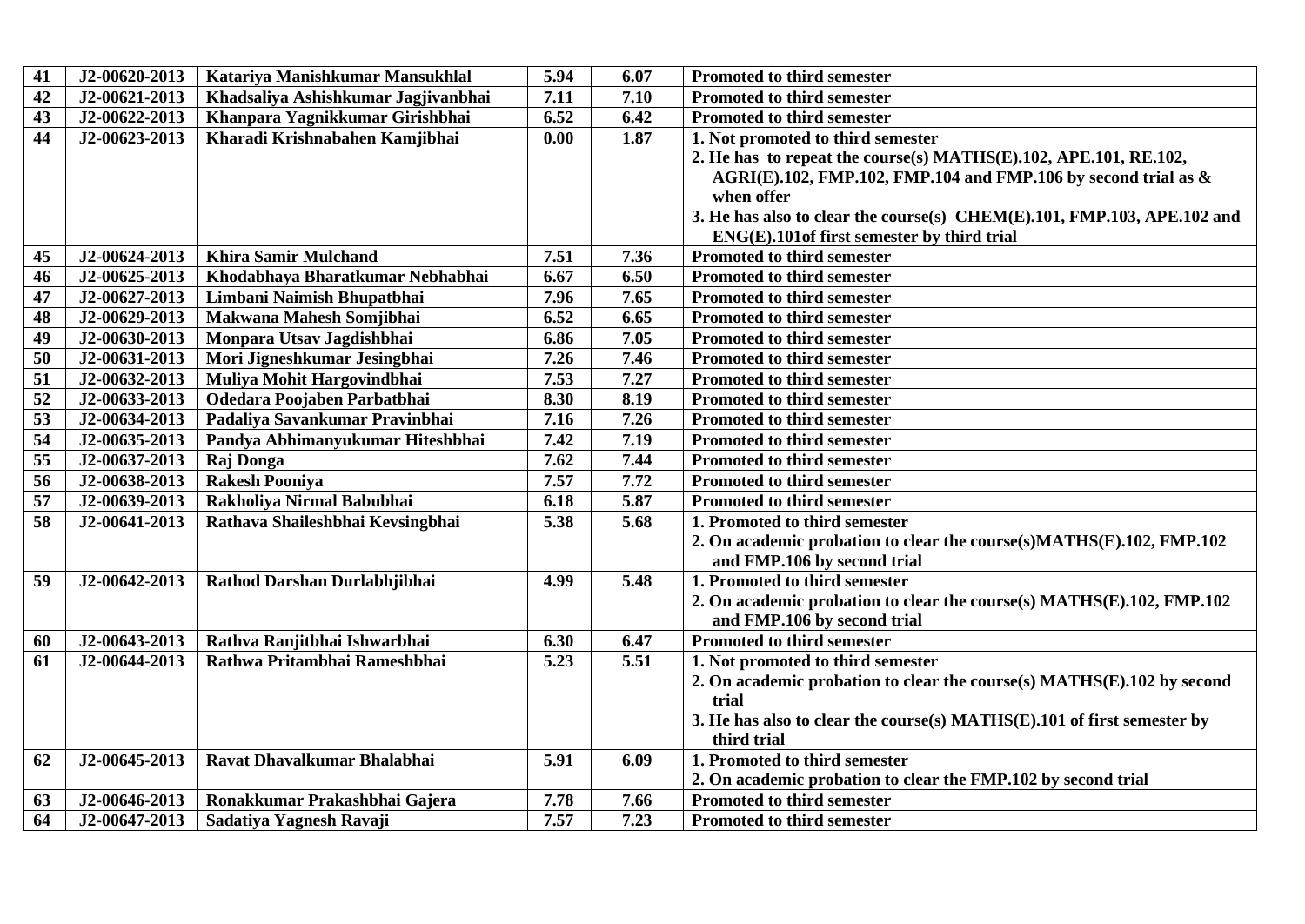| 65 | J2-00648-2013 | Sakariya Ketan Kumanbhai             | 7.55 | 7.44 | Promoted to third semester                                              |
|----|---------------|--------------------------------------|------|------|-------------------------------------------------------------------------|
| 66 | J2-00649-2013 | Sankhat Tejaskumar Chandubhai        | 7.71 | 7.63 | <b>Promoted to third semester</b>                                       |
| 67 | J2-00650-2013 | Sapariya Parthkumar Shashikant       | 7.93 | 7.81 | <b>Promoted to third semester</b>                                       |
| 68 | J2-00651-2013 | <b>Shubham Patidar</b>               | 7.42 | 7.43 | <b>Promoted to third semester</b>                                       |
| 69 | J2-00652-2013 | Sisodiya Jay Harendrasinh            | 7.67 | 7.76 | <b>Promoted to third semester</b>                                       |
| 70 | J2-00653-2013 | Solanki Bhavesh Bhupatbhai           | 6.55 | 6.46 | 1. Promoted to third semester                                           |
|    |               |                                      |      |      | 2. On academic probation to clear the FMP.102 by second trial           |
| 71 | J2-00654-2013 | Solanki Hiteshkumar Kanabhai         | 6.44 | 6.73 | 1. Promoted to third semester                                           |
|    |               |                                      |      |      | 2. On academic probation to clear the FMP.106 by second trial           |
| 72 | J2-00655-2013 | Solanki Parth Maheshbhai             | 4.60 | 4.85 | 1. Not promoted to third semester                                       |
|    |               |                                      |      |      | 2. On academic probation to clear the course(s) MATHS(E).102, APE.101,  |
|    |               |                                      |      |      | FMP.102 and FMP.106 by second trial                                     |
|    |               |                                      |      |      | 3. He has also to clear the course(s) MATHS(E).101 of first semester by |
|    |               |                                      |      |      | third trial                                                             |
| 73 | J2-00656-2013 | <b>Tanti Dixit Prafulkumar</b>       | 7.69 | 7.62 | <b>Promoted to third semester</b>                                       |
| 74 | J2-00657-2013 | <b>Thakkar Kashyap Bhagyandas</b>    | 6.88 | 6.80 | <b>Promoted to third semester</b>                                       |
| 75 | J2-00658-2013 | <b>Thumar Nimisha Chandulal</b>      | 8.01 | 8.03 | <b>Promoted to third semester</b>                                       |
| 76 | J2-00659-2013 | <b>Thumar Rinkalben Mukeshbhai</b>   | 7.19 | 7.18 | 1. Promoted to third semester                                           |
|    |               |                                      |      |      | 2. On academic probation to clear the FMP.102 by second trial           |
| 77 | J2-00660-2013 | <b>Undhad Chirag Bhagvanji</b>       | 7.57 | 7.69 | <b>Promoted to third semester</b>                                       |
| 78 | J2-00661-2013 | Vadiyatar Pooja Prabatbhai           | 6.26 | 6.33 | <b>Promoted to third semester</b>                                       |
| 79 | J2-00662-2013 | Vadukiya Shrey Pravinbhai            | 6.79 | 6.92 | <b>Promoted to third semester</b>                                       |
| 80 | J2-00663-2013 | Vaghela Pradip Vallbhbhai            | 7.91 | 8.02 | <b>Promoted to third semester</b>                                       |
| 81 | J2-00664-2013 | Vala Harshadbhai Virabhai            | 8.20 | 8.11 | <b>Promoted to third semester</b>                                       |
| 82 | J2-00666-2013 | Vala Vimalsinh Samatbhai             | 7.46 | 6.96 | <b>Promoted to third semester</b>                                       |
| 83 | J2-00668-2013 | Vora Jasmin Bhanubhai                | 7.13 | 7.24 | <b>Promoted to third semester</b>                                       |
| 84 | J2-00669-2013 | Zalavadiya Harshad Kamleshbhai       | 7.67 | 7.64 | <b>Promoted to third semester</b>                                       |
| 85 | J2-00515-2012 | Dholaria Dhruvkumar Mahendrabhai     | 5.80 | 5.87 | <b>Promoted to third semester</b>                                       |
| 86 | J2-00518-2012 | Gajera Ankurkumar Rameshbhai         | 6.42 | 6.28 | <b>Promoted to third semester</b>                                       |
| 87 | J2-00531-2012 | Kathiriya Ankit Ramnikbhai           | 5.33 | 5.30 | 1. Promoted to third semester                                           |
|    |               |                                      |      |      | 2. On academic probation to clear the FMP.102 by second trial           |
| 88 | J2-00442-2011 | Manavdariya Nikhilkumar Harasukhbhai | 5.93 | 5.83 | 1. Promoted to third semester                                           |
|    |               |                                      |      |      | 2. On academic probation to clear the FMP.102 by second trial           |
| 89 | J2-00479-2011 | <b>Sutariya Punit Jentilal</b>       | 6.23 | 6.15 | <b>Promoted to third semester</b>                                       |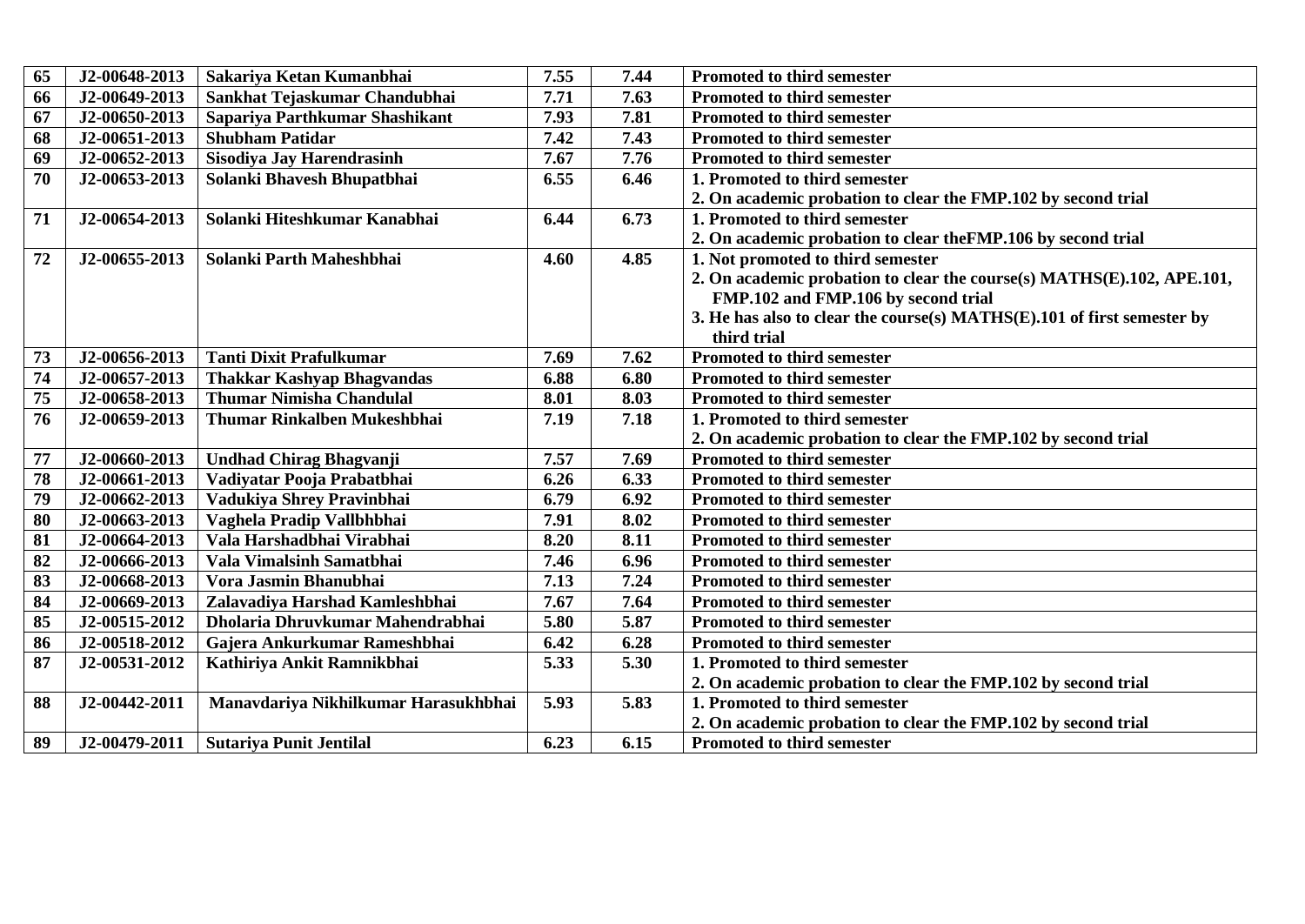| 90 | J2-00557-2012 | Rathod Kinjal Chandubhai | 2.73 | 3.98 | 1. Not promoted to third semester                                                                                                                                                                                                     |
|----|---------------|--------------------------|------|------|---------------------------------------------------------------------------------------------------------------------------------------------------------------------------------------------------------------------------------------|
|    |               |                          |      |      | 2. Discontinued from Uni. Enrolment due to failure to clear the course(s)<br>$AGRI(E)$ , 102, FMP, 104 and FMP. 106 by forth and final trial<br>3. He has also to clear the course(s) CHEM(E).101 of first semester by third<br>trial |

The result of **THID (New Supple)** semester of **B.Tech. (Agril. Engg.)** degree course examination conducted by the Junagadh Agricultural University in the month of **JUNE-2014** at College of Agricultural Engineering & Technology, Junagadh is declared as under.

| <b>Seat</b><br>No.      | <b>Registration</b><br><b>Number</b> | <b>Name</b>                         | <b>G.P.A.</b><br>obtained<br>(10.00) | C.G.P.A.<br>obtained    | <b>REMARKS</b>                                                               |
|-------------------------|--------------------------------------|-------------------------------------|--------------------------------------|-------------------------|------------------------------------------------------------------------------|
|                         |                                      |                                     | basis)                               | $(10.00 \text{ basis})$ |                                                                              |
| $\mathbf{1}$            | J2-00506-2012                        | Chaudhary Mehulkumar Daljibhai      | 5.84                                 | 5.85                    | <b>Promoted to fifth semester</b>                                            |
| $\overline{2}$          | J2-00512-2012                        | <b>Deepak Kumar</b>                 | 5.60                                 | 5.60                    | <b>Promoted to fifth semester</b>                                            |
| $\overline{\mathbf{3}}$ | J2-00516-2012                        | Dobariya Bhargav Vrujlal            | 5.83                                 | 5.86                    | <b>Promoted to fifth semester</b>                                            |
| $\overline{\mathbf{4}}$ | J2-00524-2012                        | Jagani Axay Harsukhlal              | 6.88                                 | 6.94                    | <b>Promoted to fifth semester</b>                                            |
| 5                       | J2-00527-2012                        | Jethwani Pratik Dharmendrabhai      | 5.64                                 | 5.80                    | <b>Promoted to fifth semester</b>                                            |
| 6                       | J2-00533-2012                        | Kodiyatar Kana Virabhai             | 6.44                                 | 6.16                    | <b>Promoted to fifth semester</b>                                            |
| 7                       | J2-00543-2012                        | Monpara Alpeshkumar Mansukhbhai     | 6.26                                 | 6.36                    | <b>Promoted to fifth semester</b>                                            |
| 8                       | J2-00544-2012                        | Naghera Kamleshkumar Virambhai      | 6.03                                 | 5.84                    | <b>Promoted to fifth semester</b>                                            |
| 9                       | J2-00554-2012                        | Popalia Chandani Jitendrabhai       | 5.94                                 | 6.40                    | <b>Promoted to fifth semester</b>                                            |
| 10                      | J2-00564-2012                        | Sojitra Savan Rameshbhai            | 6.34                                 | 6.05                    | <b>Promoted to fifth semester</b>                                            |
| 11                      | J2-00576-2012                        | Vekariya Parth Hasmukhbhai          | 5.59                                 | 5.63                    | <b>Promoted to fifth semester</b>                                            |
| 12                      | J2-00577-2012                        | Vinchhi Vanrajkumar Maldebhai       | 6.19                                 | 6.11                    | <b>Promoted to fifth semester</b>                                            |
| 13                      | J2-00411-2011                        | <b>Balas Piyushkumar Rameshbhai</b> | 7.03                                 | 6.19                    | <b>Promoted to fifth semester</b>                                            |
| 14                      | J2-00424-2011                        | <b>Gohil Dharmesh Bhikhubhai</b>    | 5.65                                 | 5.77                    | <b>Promoted to fifth semester</b>                                            |
| 15                      | J2-00447-2011                        | Paghadar Maheshkumar Vinodray       | 5.58                                 | 5.66                    | <b>Promoted to fifth semester</b>                                            |
| 16                      | J2-00477-2011                        | Sondarva Gautam Rameshbhai          | 5.01                                 | 5.38                    | 1. Not promoted to fifth semester                                            |
|                         |                                      |                                     |                                      |                         | 2. On academic probation to clear the course(s) APE.201 and MATHS(E).201     |
|                         |                                      |                                     |                                      |                         | by third trial                                                               |
|                         |                                      |                                     |                                      |                         | 3. He has also to clear the course(s) FMP.202, FMP.204 and APE.204 of fourth |
|                         |                                      |                                     |                                      |                         | semester by Second trial                                                     |
| 17                      | J2-00478-2011                        | Sorathiya Mahendrakumar Ramesh      | 6.04                                 | 5.74                    | <b>Promoted to fifth semester</b>                                            |
| 18                      | J2-00486-2011                        | Vora Dashrath Sureshbhai            | 5.86                                 | 5.63                    | <b>Promoted to fifth semester</b>                                            |
| 19                      | J2-00332-2010                        | <b>Bhatu Sandip Jagadish</b>        | 5.31                                 | 5.34                    | <b>Promoted to fifth semester</b>                                            |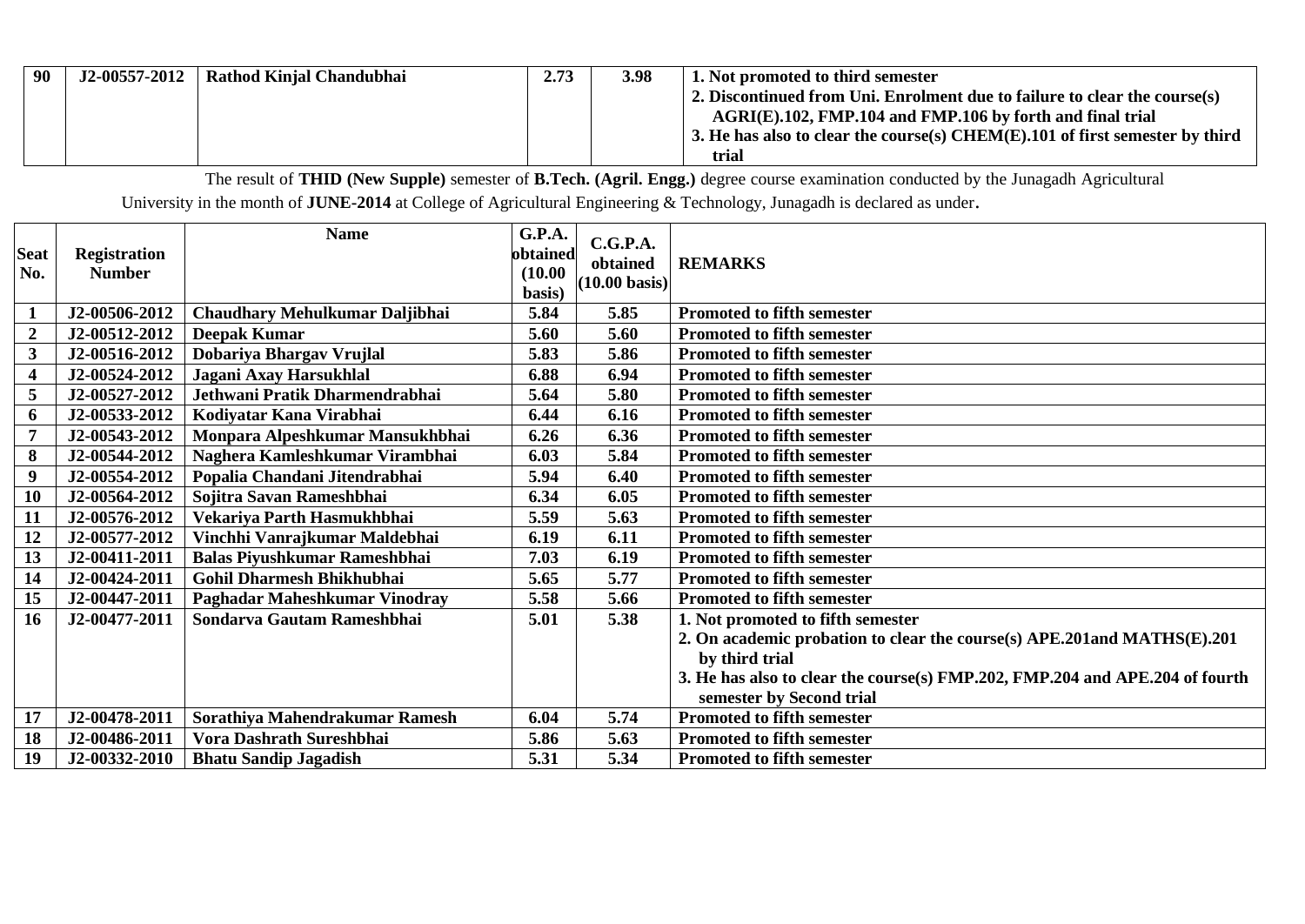| 20 | J2-00375-2010 | Patel Ashish Jivarajbhai       | 4.98 | 5.27 | 1. Not promoted to fifth semester                                                                        |
|----|---------------|--------------------------------|------|------|----------------------------------------------------------------------------------------------------------|
|    |               |                                |      |      | 2. On academic probation to clear the course(s) SWE.203 and FMP.201 by                                   |
|    |               |                                |      |      | third trial                                                                                              |
|    |               |                                |      |      | 3. He has also to clear the course(s) FMP.202, APE.202 and APE.204 of fourth<br>semester by Second trial |
| 21 | J2-00390-2010 | Solanki Amrut Bhupatlal        | 0.64 | 3.74 | 1. Not promoted to fourth semester                                                                       |
|    |               |                                |      |      | 2. On academic probation to clear the course(s) APE.201, SWE.201, SWE.203,                               |
|    |               |                                |      |      | FMP.201, FMP.203, SWE.205 and MATHS(E).201 by third trial                                                |
| 22 | JD2-0029-2013 | Derasari Jigar Vinod           | 5.45 | 5.45 | 1. Not promoted to fifth semester                                                                        |
|    |               |                                |      |      | 2. On academic probation to clear the course(s) MATHS(E).201 by third trial                              |
|    |               |                                |      |      | 3. He has also to clear the course(s) FMP.204 of fourth semester by Second trial                         |
| 23 | JD2-0030-2013 | Parmar Mayurbhai Chandubhai    | 5.76 | 5.76 | <b>Promoted to fifth semester</b>                                                                        |
| 24 | JD2-0031-2013 | Sau Dineshkumar Lakhmanbhai    | 6.15 | 6.15 | <b>Promoted to fifth semester</b>                                                                        |
| 25 | JD2-0033-2013 | Visana Rajesh Chhaganbhai      | 5.44 | 5.44 | <b>Promoted to fifth semester</b>                                                                        |
| 26 | J2-00560-2012 | Savaliya Jaydeep Manilal       | 5.43 | 5.57 | 1. Not promoted to fourth semester                                                                       |
|    |               |                                |      |      | 2. On academic probation to clear the course(s) FMP.203 by third trial                                   |
| 27 | J2-00415-2011 | Dayatar Vishwarathsinh Rambhai | 5.38 | 5.36 | <b>Promoted to fifth semester</b>                                                                        |
| 28 | J2-00288-2009 | Kakadiya Bhavya Ashokbhai      | 5.33 | 5.40 | <b>Promoted to fifth semester</b>                                                                        |
| 29 | JD2-0017-2012 | Kucha Vishal Vallabhbhai       | 4.58 | 4.58 | 1. Not promoted to fourth semester                                                                       |
|    |               |                                |      |      | 2. On academic probation to clear the course(s) MATHS(E).201 by third trial                              |

The result of **FOURTH (New Regular)** semester of **B.Tech. (Agril. Engg.)** degree course examination conducted by the Junagadh Agricultural University in the month of **JUNE-2014** at College of Agricultural Engineering & Technology, Junagadh is declared as under.

| <b>Seat</b><br>No. | <b>Registration</b><br><b>Number</b> | <b>Name</b>                        | G.P.A.<br>obtained<br>(10.00)<br>basis) | C.G.P.A.<br>obtained<br>$(10.00 \text{ basis})$ | <b>REMARKS</b>                    |
|--------------------|--------------------------------------|------------------------------------|-----------------------------------------|-------------------------------------------------|-----------------------------------|
| $\mathbf{1}$       | J2-00487-2012                        | <b>Agravat Nirav Vishnubhai</b>    | 7.46                                    | 7.57                                            | <b>Promoted to fifth semester</b> |
| $\overline{2}$     | J2-00488-2012                        | <b>Agravat Vishal Vinodbhai</b>    | 6.55                                    | 7.06                                            | <b>Promoted to fifth semester</b> |
| $\mathbf{3}$       | J2-00489-2012                        | <b>Aniruddh Modi</b>               | 8.21                                    | 8.20                                            | <b>Promoted to fifth semester</b> |
| 4                  | J2-00490-2012                        | <b>Atul Kumar Pal</b>              | 7.36                                    | 7.60                                            | <b>Promoted to fifth semester</b> |
| 5                  | J2-00491-2012                        | Badi Shoyab Mahebubbhai Mimanaji   | 6.80                                    | 6.79                                            | <b>Promoted to fifth semester</b> |
| 6                  | J2-00492-2012                        | Bakutra Jalpaben Valabhai          | 6.63                                    | 6.67                                            | <b>Promoted to fifth semester</b> |
|                    | J2-00494-2012                        | Bambharoliya Dixitkumar Jayantilal | 7.59                                    | 7.65                                            | <b>Promoted to fifth semester</b> |
| 8                  | J2-00495-2012                        | Barad Arajan Punjabhai             | 7.63                                    | 7.77                                            | <b>Promoted to fifth semester</b> |
| 9                  | J2-00497-2012                        | <b>Bhanderi Mayank Arvindbhai</b>  | 7.52                                    | 7.64                                            | <b>Promoted to fifth semester</b> |
| 10                 | J2-00498-2012                        | <b>Bhandwa Gautam Haribhai</b>     | 7.39                                    | 7.66                                            | <b>Promoted to fifth semester</b> |
| 11                 | J2-00499-2012                        | <b>Bhetariya Amit Karashan</b>     | 6.68                                    | 6.77                                            | <b>Promoted to fifth semester</b> |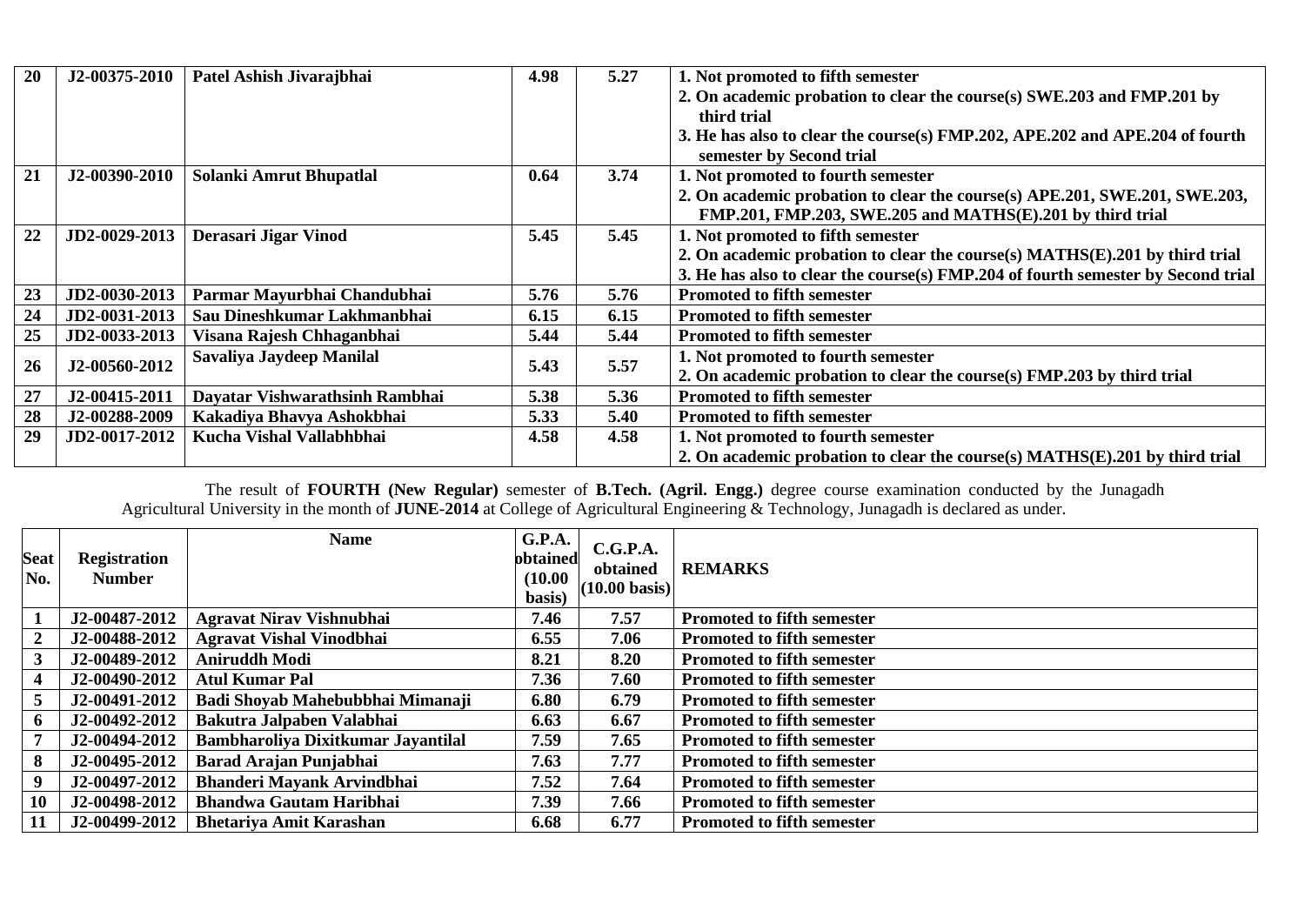| 12              | J2-00500-2012 | Bhojani Ravi Odhavajibhai       | 6.18 | 6.48         | <b>Promoted to fifth semester</b>                                       |
|-----------------|---------------|---------------------------------|------|--------------|-------------------------------------------------------------------------|
| 13              | J2-00502-2012 | <b>Bhut Daxaben Bharatbhai</b>  | 6.55 | 6.95         | <b>Promoted to fifth semester</b>                                       |
| 14              | J2-00503-2012 | <b>Bhut Niray Mansukhbhai</b>   | 5.42 | 5.59         | 1. Promoted to fifth semester                                           |
|                 |               |                                 |      |              | 2. On academic probation to clear the course(s) APE.204 by second trial |
| 15              | J2-00505-2012 | Chapadia Kumar Jayantibhai      |      |              | 1. Promoted to fifth semester                                           |
|                 |               |                                 |      | 5.88<br>6.43 | 2. On academic probation to clear the course(s) APE.204 by second trial |
|                 |               | Chaudhary Mehulkumar Daljibhai  |      |              | 1. Promoted to fifth semester                                           |
| 16              | J2-00506-2012 |                                 | 4.68 | 5.55         | 2. On academic probation to clear the course(s) APE.202, FMP.204 and    |
|                 |               |                                 |      |              | APE.204 by second trial                                                 |
| 17              | J2-00509-2012 | <b>Chetan Anand</b>             | 7.32 | 7.73         | <b>Promoted to fifth semester</b>                                       |
| 18              | J2-00510-2012 | Dafda Dimple Jaysukhbhai        | 6.34 | 6.28         | <b>Promoted to fifth semester</b>                                       |
| 19              | J2-00511-2012 | Dalsaniya Abhay Natvarbhai      | 6.23 | 6.39         | <b>Promoted to fifth semester</b>                                       |
| 20              | J2-00512-2012 | <b>Deepak Kumar</b>             | 5.49 | 5.57         | 1. Promoted to fifth semester                                           |
|                 |               |                                 |      |              | 2. On academic probation to clear the course(s) APE.202 by second trial |
| $\overline{21}$ | J2-00514-2012 | Dhamsaniya Priyaben Paragbhai   | 6.95 | 6.63         | <b>Promoted to fifth semester</b>                                       |
| $\overline{22}$ | J2-00516-2012 | Dobariya Bhargay Vrujlal        | 5.87 | 5.86         | <b>Promoted to fifth semester</b>                                       |
| $\overline{23}$ | J2-00517-2012 | Domadia Maulik Jamanbhai        | 7.47 | 7.82         | <b>Promoted to fifth semester</b>                                       |
| $\overline{24}$ | J2-00519-2012 | Gojiya Kashyapkumar Maldebhai   | 7.91 | 8.07         | <b>Promoted to fifth semester</b>                                       |
| 25              | J2-00520-2012 | Gondela Dharmendrakumar Hariram | 7.80 | 8.04         | <b>Promoted to fifth semester</b>                                       |
| 26              | J2-00521-2012 | Goraniya Hiralben Samatbhai     | 6.21 | 6.16         | <b>Promoted to fifth semester</b>                                       |
| 27              | J2-00522-2012 | Gothaliya Rushi Pravinchandra   | 6.98 | 7.05         | <b>Promoted to fifth semester</b>                                       |
| 28              | J2-00523-2012 | <b>Hemant Singh</b>             | 7.90 | 7.70         | <b>Promoted to fifth semester</b>                                       |
| $\overline{29}$ | J2-00524-2012 | Jagani Axay Harsukhlal          | 6.24 | 6.76         | <b>Promoted to fifth semester</b>                                       |
|                 |               | Jalu Sureshkumar Naranbhai      |      |              | 1. Promoted to fifth semester                                           |
| 30              | J2-00525-2012 |                                 | 5.14 | 5.60         | 2. On academic probation to clear the course(s) FMP.202, SWE.202 and    |
|                 |               |                                 |      |              | FMP.204 by second trial                                                 |
| 31              | J2-00526-2012 | <b>Jav Patel</b>                | 7.59 | 7.61         | <b>Promoted to fifth semester</b>                                       |
| 32              | J2-00527-2012 | Jethwani Pratik Dharmendrabhai  | 5.69 | 5.77         | 1. Promoted to fifth semester                                           |
|                 |               |                                 |      |              | 2. On academic probation to clear the course(s) APE.204 by second trial |
| 33              | J2-00528-2012 | Kapadiya Janaki Chandulal       | 7.55 | 7.08         | <b>Promoted to fifth semester</b>                                       |
| $\overline{34}$ | J2-00529-2012 | Karangiya Bhavisha Arajanbhai   | 7.27 | 6.43         | <b>Promoted to fifth semester</b>                                       |
| 35              | J2-00530-2012 | Kathiria Milankumar Kantilal    | 7.02 | 7.53         | <b>Promoted to fifth semester</b>                                       |
| 36              | J2-00533-2012 | Kodiyatar Kana Virabhai         | 5.79 | 6.07         | <b>Promoted to fifth semester</b>                                       |
| 37              | J2-00534-2012 | Korat Payalben Jayantilal       | 6.00 | 6.25         | <b>Promoted to fifth semester</b>                                       |
| 38              | J2-00535-2012 | Kothari Harsh Shaileshbhai      | 6.58 | 6.70         | <b>Promoted to fifth semester</b>                                       |
| 39              | J2-00536-2012 | Kothiya Amitkumar Vinodbhai     | 7.02 | 7.32         | <b>Promoted to fifth semester</b>                                       |
| 40              | J2-00537-2012 | <b>Kripali D Dave</b>           | 6.54 | 6.67         | <b>Promoted to fifth semester</b>                                       |
| 41              | J2-00538-2012 | Limani Dipak Himatlal           | 7.65 | 8.08         | <b>Promoted to fifth semester</b>                                       |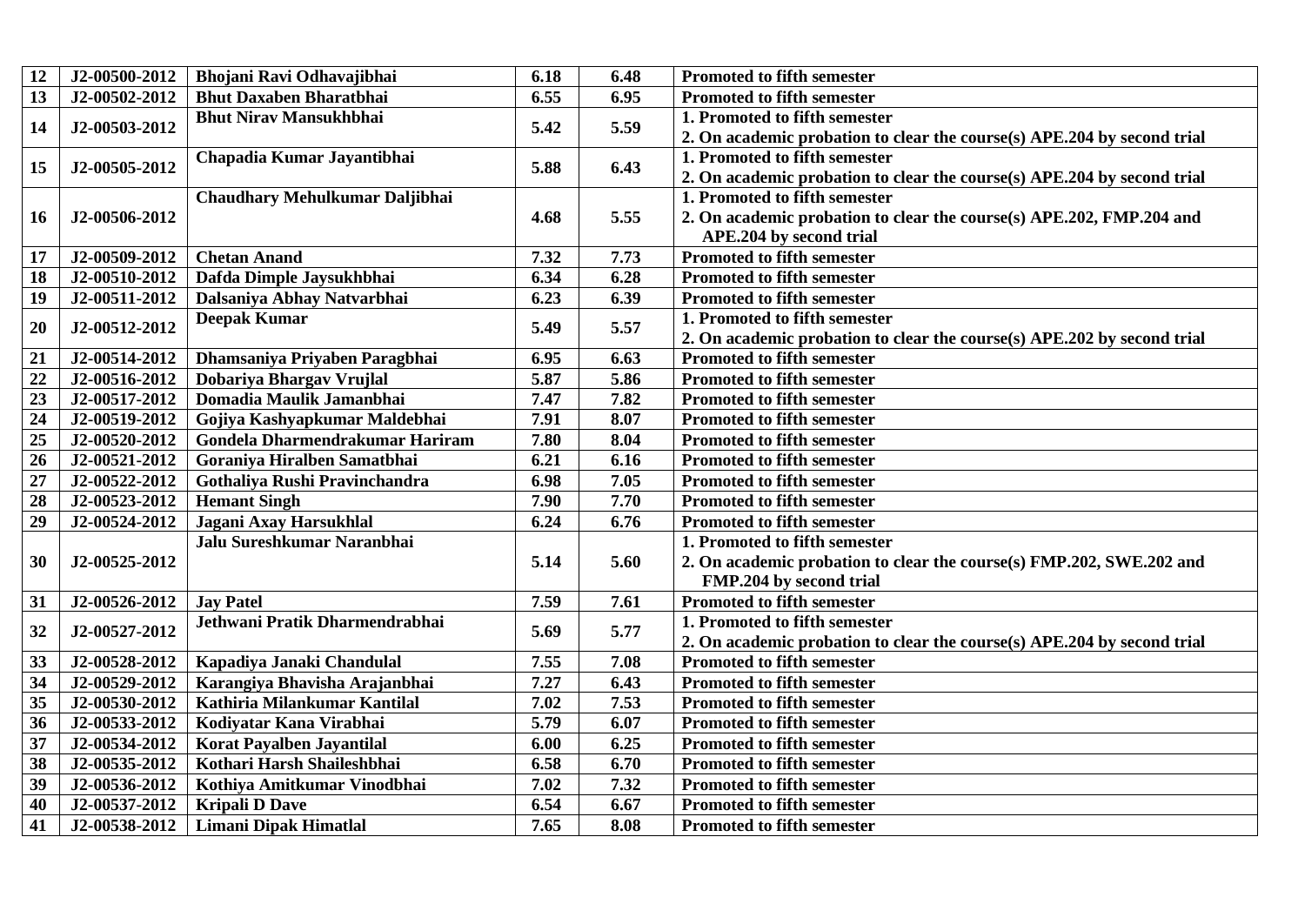| 42 | J2-00539-2012 | Makvana Deepkumar Harsukhbhai       | 7.12 | 7.31 | <b>Promoted to fifth semester</b>                                       |
|----|---------------|-------------------------------------|------|------|-------------------------------------------------------------------------|
| 43 | J2-00540-2012 | Malvi Priteshkumar Girdharbhai      | 6.64 | 7.07 | <b>Promoted to fifth semester</b>                                       |
| 44 | J2-00541-2012 | Mandanaka Abhilash Rameshbhai       | 6.55 | 6.67 | <b>Promoted to fifth semester</b>                                       |
| 45 | J2-00542-2012 | Matholiya Chiragbhai Shantilal      | 7.59 | 7.66 | <b>Promoted to fifth semester</b>                                       |
| 46 | J2-00543-2012 | Monpara Alpeshkumar Mansukhbhai     | 6.15 | 6.31 | <b>Promoted to fifth semester</b>                                       |
| 47 | J2-00544-2012 | Naghera Kamleshkumar Virambhai      | 5.70 | 5.80 | 1. Promoted to fifth semester                                           |
|    |               |                                     |      |      | 2. On academic probation to clear the course(s) FMP.204 by second trial |
| 48 | J2-00545-2012 | Nayaka Mamata Jayeshbhai            | 7.02 | 7.15 | <b>Promoted to fifth semester</b>                                       |
| 49 | J2-00546-2012 | Paghadal Ektaben Ravajibhai         | 6.82 | 7.47 | <b>Promoted to fifth semester</b>                                       |
| 50 | J2-00547-2012 | Pampaniya Jeeva Menshibhai          | 6.68 | 6.69 | <b>Promoted to fifth semester</b>                                       |
| 51 | J2-00548-2012 | Pankajkumar Vankar                  | 6.73 | 7.09 | <b>Promoted to fifth semester</b>                                       |
| 52 | J2-00549-2012 | Pansuriya Keyur Jitendrabhai        | 7.21 | 6.87 | <b>Promoted to fifth semester</b>                                       |
| 53 | J2-00551-2012 | Patel Bhaveshkumar Rameshbhai       | 7.39 | 7.48 | <b>Promoted to fifth semester</b>                                       |
| 54 | J2-00552-2012 | Patel Ulpa Vinodbhai                | 7.30 | 7.13 | <b>Promoted to fifth semester</b>                                       |
| 55 | J2-00553-2012 | Patel Urvashi Rameshbhai            | 6.87 | 7.09 | <b>Promoted to fifth semester</b>                                       |
| 56 | J2-00554-2012 | Popalia Chandani Jitendrabhai       | 5.97 | 6.29 | <b>Promoted to fifth semester</b>                                       |
| 57 | J2-00555-2012 | <b>Prakash Jangir</b>               | 7.81 | 7.91 | <b>Promoted to fifth semester</b>                                       |
| 58 | J2-00556-2012 | Ram Givyeshkumar Hamirbhai          | 6.55 | 6.52 | <b>Promoted to fifth semester</b>                                       |
| 59 | J2-00558-2012 | Satasiya Ridham Raiyalal            | 7.16 | 6.91 | <b>Promoted to fifth semester</b>                                       |
| 60 | J2-00559-2012 | Savaliya Abhishek Ashokbhai         | 6.88 | 6.95 | <b>Promoted to fifth semester</b>                                       |
| 61 | J2-00561-2012 | Shekhda Ankurkumar Kantilal         | 6.00 | 6.05 | <b>Promoted to fifth semester</b>                                       |
| 62 | J2-00562-2012 | Shingala Parthkumar Girishbhai      | 7.25 | 6.89 | <b>Promoted to fifth semester</b>                                       |
| 63 | J2-00563-2012 | Sindhal Vina Dhirubhai              | 7.42 | 7.79 | <b>Promoted to fifth semester</b>                                       |
| 64 | J2-00564-2012 | Sojitra Savan Rameshbhai            | 6.37 | 6.13 | <b>Promoted to fifth semester</b>                                       |
| 65 | J2-00566-2012 | Sukhanandi Dipali Jaysukhbhai       | 6.15 | 6.04 | <b>Promoted to fifth semester</b>                                       |
| 66 | J2-00567-2012 | Tejani Nirav Devarajbhai            | 8.02 | 7.41 | <b>Promoted to fifth semester</b>                                       |
| 67 | J2-00568-2012 | Thummar Divyaben Rameshbhai         | 6.93 | 7.15 | <b>Promoted to fifth semester</b>                                       |
| 68 | J2-00569-2012 | Vadalia Daksh Dhirajlal             | 7.00 | 7.67 | <b>Promoted to fifth semester</b>                                       |
| 69 | J2-00570-2012 | Vadher Hemangi Mathurbhai           | 7.00 | 7.00 | <b>Promoted to fifth semester</b>                                       |
| 70 | J2-00571-2012 | Vaghasiya Ankit Maheshkumar         | 6.12 | 6.01 | <b>Promoted to fifth semester</b>                                       |
| 71 | J2-00572-2012 | Vaja Himanshu Nathalal              | 5.93 | 6.03 | <b>Promoted to fifth semester</b>                                       |
| 72 | J2-00573-2012 | Vaniya Kishorkumar Panchabhai       | 6.39 | 6.65 | <b>Promoted to fifth semester</b>                                       |
| 73 | J2-00574-2012 | Vasani Kalpeshkumar Jayantibhai     | 7.45 | 7.06 | <b>Promoted to fifth semester</b>                                       |
| 74 | J2-00575-2012 | Vasoya Maithili Mansukhlal          | 7.13 | 6.64 | <b>Promoted to fifth semester</b>                                       |
| 75 | J2-00576-2012 | Vekariya Parth Hasmukhbhai          | 5.75 | 5.66 | 1. Promoted to fifth semester                                           |
|    |               |                                     |      |      | 2. On academic probation to clear the course(s) APE.204 by second trial |
| 76 | J2-00577-2012 | Vinchhi Vanrajkumar Maldebhai       | 6.21 | 6.13 | <b>Promoted to fifth semester</b>                                       |
| 77 | J2-00411-2011 | <b>Balas Piyushkumar Rameshbhai</b> | 6.50 | 6.27 | <b>Promoted to fifth semester</b>                                       |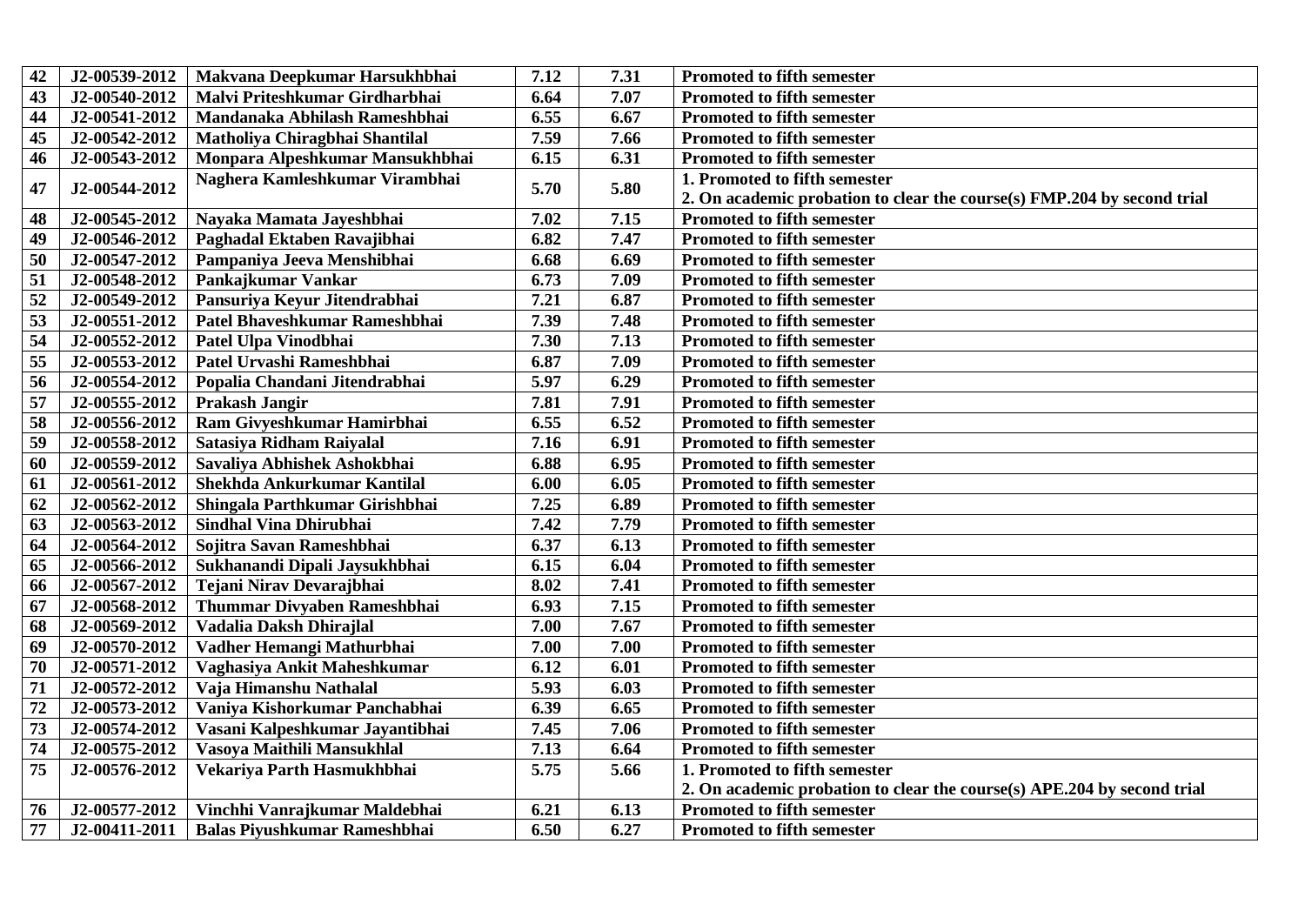| 78              | J2-00416-2011 | Dhangan Dilip Nanabhai            | 5.50              | 5.54 | <b>Promoted to fifth semester</b>                                             |
|-----------------|---------------|-----------------------------------|-------------------|------|-------------------------------------------------------------------------------|
| $\overline{79}$ | J2-00422-2011 | Ginoya Chintankumar Jayantilal    | 5.97              | 5.96 | <b>Promoted to fifth semester</b>                                             |
| 80              | J2-00424-2011 | <b>Gohil Dharmesh Bhikhubhai</b>  | 4.65              | 5.49 | 1. Promoted to fifth semester                                                 |
|                 |               |                                   |                   |      | 2. On academic probation to clear the course(s) FMP.202, APE.202, FMP.204     |
|                 |               |                                   |                   |      | and APE.204 by second trial                                                   |
| 81              | J2-00433-2011 | Kanazariya Sandipkumar Rameshbhai | 6.62              | 6.24 | <b>Promoted to fifth semester</b>                                             |
| 82              | J2-00436-2011 | Kavar Rahulkumar Sureshbhai       | 5.95              | 6.12 | <b>Promoted to fifth semester</b>                                             |
| 83              | J2-00447-2011 | Paghadar Maheshkumar Vinodray     | $\overline{5.10}$ | 5.52 | 1. Promoted to fifth semester                                                 |
|                 |               |                                   |                   |      | 2. On academic probation to clear the course(s) FMP.202, APE.202 and          |
|                 |               |                                   |                   |      | FMP.204 by second trial                                                       |
| 84              | J2-00449-2011 | Patel Adityakumar Manorbhai       | 6.39              | 6.06 | <b>Promoted to fifth semester</b>                                             |
| 85              | J2-00465-2011 | Sakhiya Pratik Rakeshbhai         | 5.71              | 5.87 | <b>Promoted to fifth semester</b>                                             |
| 86              | J2-00477-2011 | Sondarva Gautam Rameshbhai        | 4.65              | 5.19 | 1. Not promoted to fifth semester                                             |
|                 |               |                                   |                   |      | 2. On academic probation to clear the course(s) FMP.202, FMP.204 and          |
|                 |               |                                   |                   |      | APE.204 by second trial                                                       |
|                 |               |                                   |                   |      | 3. He has also to clear the course(s) APE.201 and MATHS(E).201 of third       |
|                 |               |                                   |                   |      | semester by third trial                                                       |
| 87              | J2-00478-2011 | Sorathiya Mahendrakumar Ramesh    | 5.94              | 5.79 | Promoted to fifth semester                                                    |
| 88              | J2-00486-2011 | Vora Dashrath Sureshbhai          | 5.85              | 5.69 | <b>Promoted to fifth semester</b>                                             |
| 89              | J2-00332-2010 | <b>Bhatu Sandip Jagadish</b>      | 4.96              | 5.24 | 1. Promoted to fifth semester                                                 |
|                 |               |                                   |                   |      | 2. On academic probation to clear the course(s) SWE.202 and APE.202 by        |
|                 |               |                                   |                   |      | second trial                                                                  |
| 90              | J2-00375-2010 | Patel Ashish Jivarajbhai          | 5.08              | 5.22 | 1. Not promoted to fifth semester                                             |
|                 |               |                                   |                   |      | 2. On academic probation to clear the course(s) FMP.202, APE.202 and          |
|                 |               |                                   |                   |      | APE.204 by second trial                                                       |
|                 |               |                                   |                   |      | 3. He has also to clear the course(s) SWE.203 and FMP.201 of third semester   |
|                 |               |                                   |                   |      | by third trial                                                                |
| 91              | JD2-0026-2013 | Jadav Ketankumar Bhupatbhai       | 5.89              | 5.77 | <b>Promoted to fifth semester</b>                                             |
| 92              | JD2-0027-2013 | Kapadiya Dhavalkumar Chunilal     | 6.17              | 6.31 | <b>Promoted to fifth semester</b>                                             |
| 93              | JD2-0028-2013 | Vadhiya Nikunjkumar Devasibhai    | 6.05              | 5.97 | <b>Promoted to fifth semester</b>                                             |
| 94              | JD2-0029-2013 | Derasari Jigar Vinod              | 5.34              | 5.39 | 1. Not promoted to fifth semester                                             |
|                 |               |                                   |                   |      | 2. On academic probation to clear the course(s) FMP.204 by second trial       |
|                 |               |                                   |                   |      | 3. He has also to clear the course(s) MATHS(E).201 of third semester by third |
|                 |               |                                   |                   |      | trial                                                                         |
| 95              | JD2-0030-2013 | Parmar Mayurbhai Chandubhai       | 5.30              | 5.53 | 1. Promoted to fifth semester                                                 |
|                 |               |                                   |                   |      | 2. On academic probation to clear the course(s) FMP.204 by second trial       |
| 96              | JD2-0031-2013 | Sau Dineshkumar Lakhmanbhai       | 6.49              | 6.32 | <b>Promoted to fifth semester</b>                                             |
| 97              | JD2-0032-2013 | Dangodara Alpesh Panchabhai       | 6.43              | 6.24 | <b>Promoted to fifth semester</b>                                             |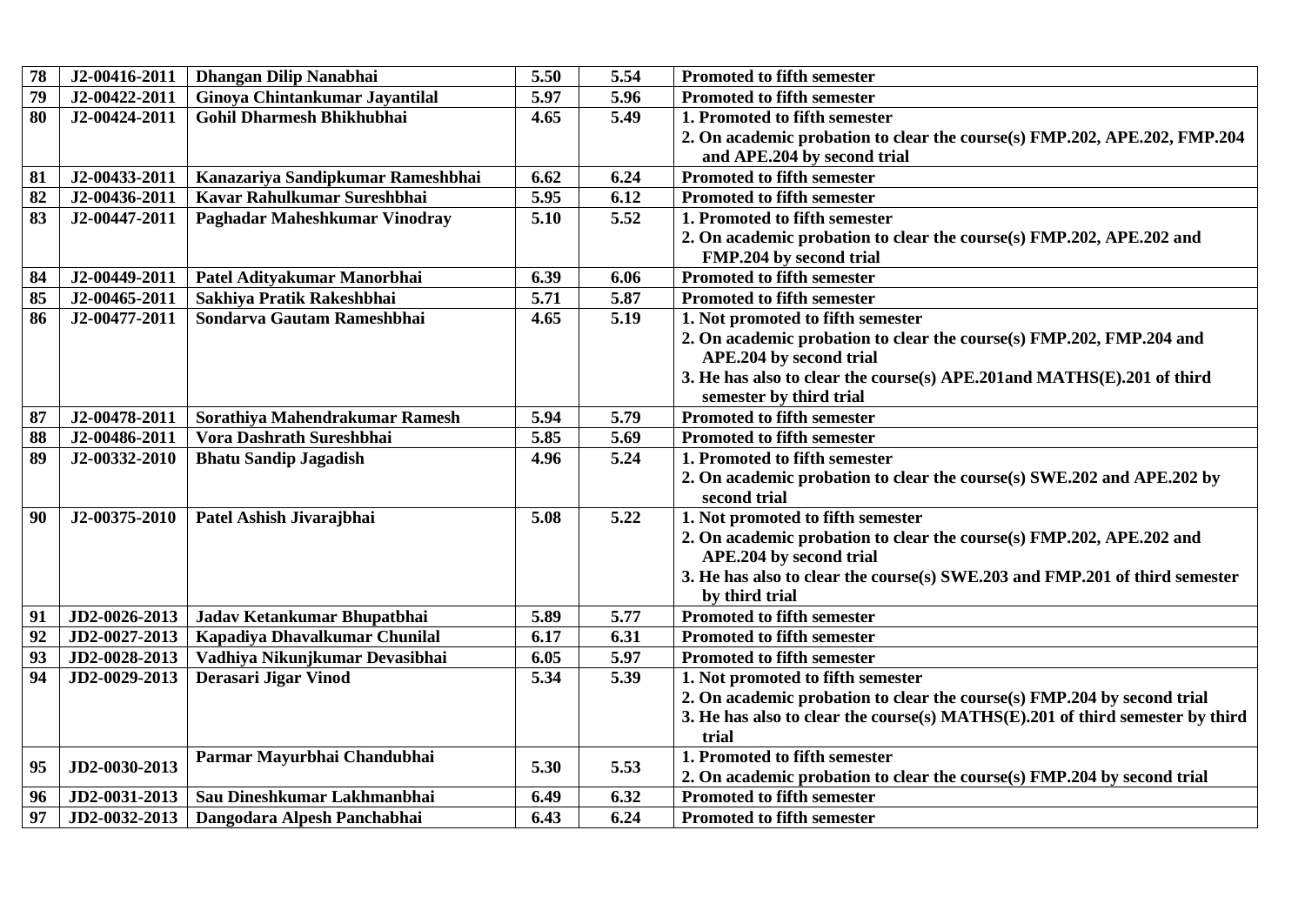| 98         | $JD2 - 0033 - 2013$ | Visana Rajesh Chhaganbhai                | 5.26 | 5.35 | 1. Promoted to fifth semester                                           |
|------------|---------------------|------------------------------------------|------|------|-------------------------------------------------------------------------|
|            |                     |                                          |      |      | 2. On academic probation to clear the course(s) FMP.202 by second trial |
| 99         | 05-00143-2012       | Bharadva Abhishek Raieshbhai             | 7.53 | 7.39 | <b>Promoted to fifth semester</b>                                       |
| <b>100</b> |                     | $05-00145-2012$ Butani Ashish Pragjibhai | 6.45 | 6.57 | <b>Promoted to fifth semester</b>                                       |
| 101        |                     | 05-00162-2012   Parmar Mahesh Bhruvbhai  | 6.25 | 6.33 | <b>Promoted to fifth semester</b>                                       |
| 102        | 05-00174-2012       | Trada Radhika Parsottambhai              | 6.19 | 6.31 | <b>Promoted to fifth semester</b>                                       |

The result of **FIFTH (New Supple)** semester of **B.Tech. (Agril. Engg.)** degree course examination conducted by the Junagadh Agricultural University in the month of **JUNE-2014** at College of Agricultural Engineering & Technology, Junagadh is declared as under.

| <b>Seat</b><br>No.      | <b>Registration</b><br><b>Number</b> | <b>Name</b>                       | G.P.A.<br>obtained<br>(10.00)<br>basis) | C.G.P.A.<br>obtained<br>$(10.00 \text{ basis})$ | <b>REMARKS</b>                      |
|-------------------------|--------------------------------------|-----------------------------------|-----------------------------------------|-------------------------------------------------|-------------------------------------|
| $\mathbf{1}$            | J2-00413-2011                        | Chocha Hardik Bhikhanbhai         | 6.08                                    | 6.22                                            | <b>Promoted to seventh semester</b> |
| $\boldsymbol{2}$        | J2-00423-2011                        | Gohel Kaushikbhai Devjibhai       | 5.98                                    | 6.31                                            | <b>Promoted to seventh semester</b> |
| 3 <sup>1</sup>          | J2-00438-2011                        | Khodifad Bhargavbhai Chitharbhai  | 7.07                                    | 6.52                                            | <b>Promoted to seventh semester</b> |
| $\overline{\mathbf{4}}$ | J2-00446-2011                        | Naghera Ajaykumar Khimabhai       | 5.85                                    | 6.41                                            | <b>Promoted to seventh semester</b> |
| 5                       | J2-00450-2011                        | Patel Fenilkumar Rajeshbhai       | 5.81                                    | 5.70                                            | <b>Promoted to seventh semester</b> |
| 6                       | J2-00453-2011                        | Ponkia Gaurav Natvarlal           | 5.97                                    | 5.99                                            | <b>Promoted to seventh semester</b> |
|                         | J2-00454-2011                        | Poshiya Vishalkumar Jaysukhbhai   | 6.32                                    | 6.14                                            | <b>Promoted to seventh semester</b> |
| 8                       | J2-00457-2011                        | Raiyani Nikunj Bharatbhai         | 5.82                                    | 6.12                                            | <b>Promoted to seventh semester</b> |
| 9                       | J2-00467-2011                        | Sangani Gauravkumar Goradhanbhai  | 6.25                                    | 6.06                                            | <b>Promoted to seventh semester</b> |
| 10                      | J2-00471-2011                        | Savalia Bhargav Jayantilal        | 6.64                                    | 6.05                                            | <b>Promoted to seventh semester</b> |
| 11                      | J2-00473-2011                        | Savaliya Sanjaykumar Devchandbhai | 6.38                                    | 6.33                                            | <b>Promoted to seventh semester</b> |
| 12                      | J2-00481-2011                        | <b>Thaker Vivek Bharatbhai</b>    | 6.44                                    | 6.54                                            | Promoted to seventh semester        |
| 13                      | J2-00483-2011                        | Vara Lenishaben Jayantilal        | 5.74                                    | 5.70                                            | <b>Promoted to seventh semester</b> |
| 14                      | J2-00484-2011                        | Viroja Bhavikkumar Jentibhai      | 6.38                                    | 6.34                                            | <b>Promoted to seventh semester</b> |
| 15                      | J2-00341-2010                        | Dobariya Denishkumar Laljibhai    | 6.03                                    | 5.85                                            | Promoted to seventh semester        |
| 16                      | J2-00350-2010                        | Jadav Bipinkumar Karabhai         | 5.51                                    | 5.54                                            | <b>Promoted to seventh semester</b> |
| $\overline{17}$         | J2-00360-2010                        | Mahale Chandrakant Yashvantbhai   | 6.60                                    | 6.84                                            | <b>Promoted to seventh semester</b> |
| 18                      | J2-00364-2010                        | <b>Mukesh Sisodiya</b>            | 5.65                                    | 5.68                                            | <b>Promoted to seventh semester</b> |
| 19                      | J2-00384-2010                        | <b>Ritesh Kumar Ranjan</b>        | 6.34                                    | 6.21                                            | <b>Promoted to seventh semester</b> |
| 20                      | J2-00388-2010                        | Savaliya Ashish Kantilal          | 5.89                                    | 5.68                                            | <b>Promoted to seventh semester</b> |
| 21                      | J2-00372-2010                        | Parmar Snehalkumar Mansukhbhai    | 5.65                                    | 5.59                                            | <b>Promoted to seventh semester</b> |
| 22                      | JD2-0008-2012                        | Baria Anilkumar Vallabhbhai       | 5.69                                    | 5.99                                            | <b>Promoted to seventh semester</b> |
| 23                      | JD2-0009-2012                        | <b>Bhalani Abhay Rasikbhai</b>    | 5.84                                    | 5.69                                            | <b>Promoted to seventh semester</b> |
| 24                      | JD2-0011-2012                        | Chudasama Bhavinkumar Rambhai     | 5.99                                    | 5.82                                            | <b>Promoted to sixth semester</b>   |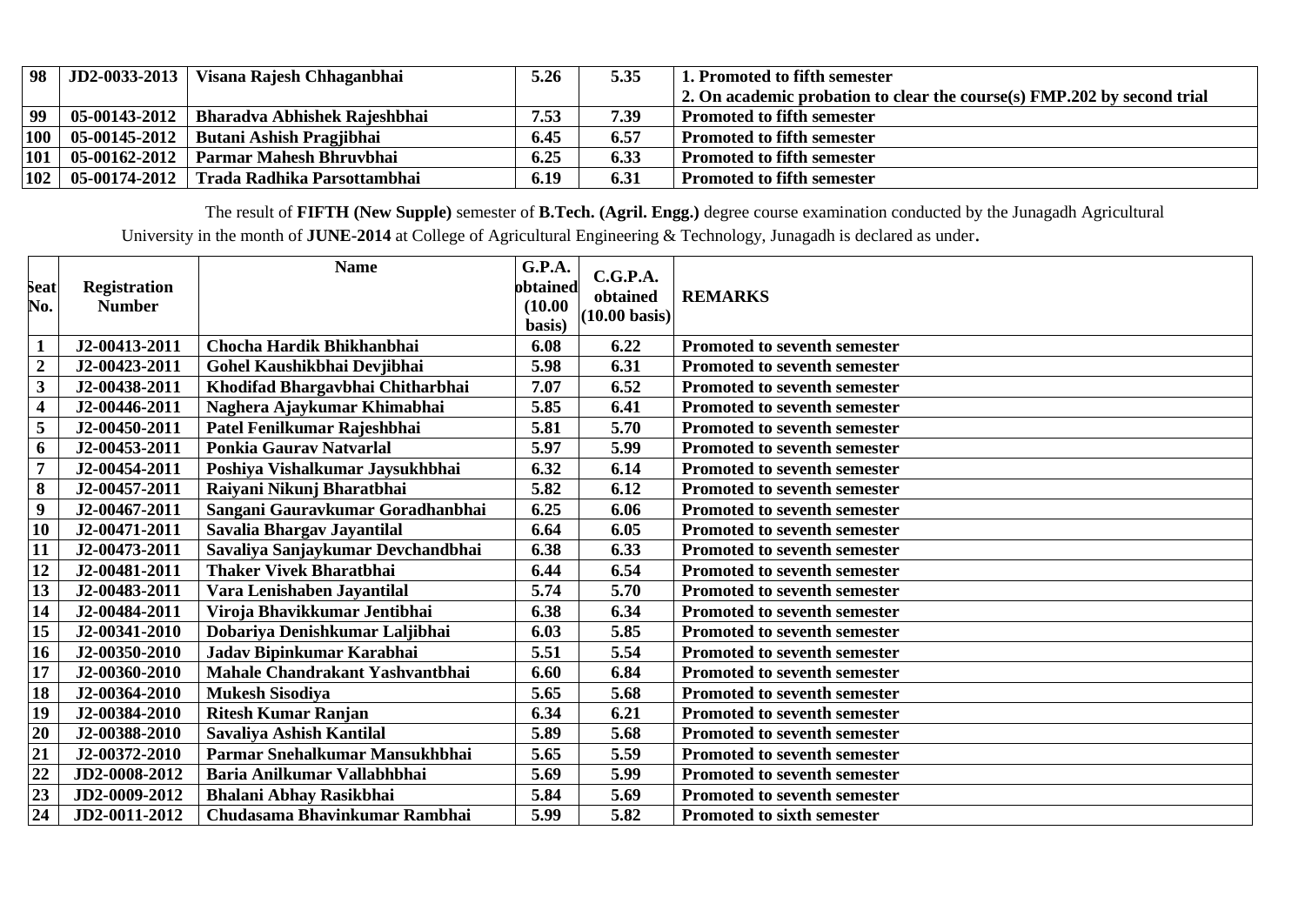| 25              | JD2-0013-2012 | Ghosh Ayankumar Pankajkumar      | 6.46 | 6.52 | <b>Promoted to seventh semester</b> |
|-----------------|---------------|----------------------------------|------|------|-------------------------------------|
| 26              | JD2-0014-2012 | Kalsariya Jagdishbhai Dayabhai   | 6.20 | 6.54 | <b>Promoted to seventh semester</b> |
| 27              | JD2-0015-2012 | Kapadiya Hiteshkumar Dhirajlal   | 6.39 | 6.05 | <b>Promoted to seventh semester</b> |
| 28              | JD2-0018-2012 | Makavana Jagubhai Masaribhai     | 6.11 | 6.23 | <b>Promoted to seventh semester</b> |
| 29              | JD2-0020-2012 | Narola Nitinkumar Arvindbhai     | 6.17 | 6.27 | <b>Promoted to seventh semester</b> |
| 30 <sup>°</sup> | JD2-0021-2012 | <b>Rathod Nayankumar Vinulal</b> | 5.59 | 5.48 | <b>Promoted to seventh semester</b> |
| 31              | JD2-0022-2012 | Savaliya Nitin Dhirubhai         | 6.13 | 6.36 | <b>Promoted to seventh semester</b> |
| 32              | JD2-0024-2012 | Solanki Mahesh Arvindbhai        | 5.55 | 6.25 | <b>Promoted to seventh semester</b> |
| 33              | JD2-0003-2011 | Jadav Shaileshkumar Kalubhai     | 5.87 | 5.94 | <b>Promoted to seventh semester</b> |
| 34              | JD2-0007-2011 | <b>Tank Pankaj Mansukhlal</b>    | 5.34 | 5.37 | <b>Promoted to sixth semester</b>   |
| 35 <sup>5</sup> | J2-00235-2008 | Rana Rajveersinh Bhupendrasinh   | 5.56 | 5.49 | <b>Promoted to seventh semester</b> |
| 36              | J2-00233-2008 | Patil Atulkumar Hirabhai         | 5.76 | 5.62 | <b>Promoted to seventh semester</b> |

The result of **SIXTH (New Regular)** semester of **B.Tech. (Agril. Engg.)** degree course examination conducted by the Junagadh Agricultural University in the month of **JUNE-2014** at College of Agricultural Engineering & Technology, Junagadh is declared as under.

|                         |                     | <b>Name</b>                      | G.P.A.   | C.G.P.A.                |                                     |
|-------------------------|---------------------|----------------------------------|----------|-------------------------|-------------------------------------|
| Seat                    | <b>Registration</b> |                                  | obtained | obtained                | <b>REMARKS</b>                      |
| No.                     | <b>Number</b>       |                                  | (10.00)  | $(10.00 \text{ basis})$ |                                     |
|                         |                     |                                  | basis)   |                         |                                     |
| $\mathbf{1}$            | J2-00407-2011       | Achala Jha                       | 9.17     | 8.95                    | <b>Promoted to seventh semester</b> |
| $\boldsymbol{2}$        | J2-00408-2011       | Adroja Ankur Jagdishbhai         | 8.03     | 7.79                    | <b>Promoted to seventh semester</b> |
| $\overline{\mathbf{3}}$ | J2-00409-2011       | Anuj Kumar Gupta                 | 7.41     | 7.42                    | <b>Promoted to seventh semester</b> |
| 4                       | J2-00410-2011       | Aviya Mayur Karashanbhai         | 7.23     | 6.98                    | <b>Promoted to seventh semester</b> |
| 5                       | J2-00413-2011       | Chocha Hardik Bhikhanbhai        | 6.52     | 6.26                    | <b>Promoted to seventh semester</b> |
| 6                       | J2-00414-2011       | Chotaliya Vaishali Chunilal      | 7.25     | 6.56                    | Promoted to seventh semester        |
| 7                       | J2-00419-2011       | Dodiya Hardik Kalubhai           | 7.27     | 6.44                    | <b>Promoted to seventh semester</b> |
| 8                       | J2-00420-2011       | Fultariya Sagar Bharatbhai       | 7.50     | 6.74                    | <b>Promoted to seventh semester</b> |
| 9                       | J2-00421-2011       | Gediya Jagrutiben Bhagvanjibhai  | 7.83     | 7.00                    | <b>Promoted to seventh semester</b> |
| 10                      | J2-00423-2011       | Gohel Kaushikbhai Devjibhai      | 5.79     | 6.23                    | <b>Promoted to seventh semester</b> |
| 11                      | J2-00426-2011       | Hirpara Neha Jayantilal          | 8.25     | 7.37                    | <b>Promoted to seventh semester</b> |
| 12                      | J2-00427-2011       | Jasani Rutuben Mansukhbhai       | 7.82     | 7.19                    | <b>Promoted to seventh semester</b> |
| 13                      | J2-00429-2011       | Jodhani Yogeshkumar Hansraj      | 7.70     | 6.95                    | <b>Promoted to seventh semester</b> |
| 14                      | J2-00430-2011       | Kabariya Naval Mukeshbhai        | 7.60     | 6.89                    | <b>Promoted to seventh semester</b> |
| 15                      | J2-00431-2011       | Kamoya Jaydipkumar Shantilal     | 7.25     | 6.78                    | <b>Promoted to seventh semester</b> |
| 16                      | J2-00432-2011       | Kanani Nirav Jayantibhai         | 7.73     | 6.91                    | <b>Promoted to seventh semester</b> |
| 17                      | J2-00434-2011       | Kanzariya Jayesh Yogeshbhai      | 7.59     | 7.03                    | Promoted to seventh semester        |
| 18                      | J2-00438-2011       | Khodifad Bhargavbhai Chitharbhai | 7.32     | 6.64                    | <b>Promoted to seventh semester</b> |
| 19                      | J2-00439-2011       | Kotadiya Gunjan Ashokbhai        | 6.71     | 6.37                    | <b>Promoted to seventh semester</b> |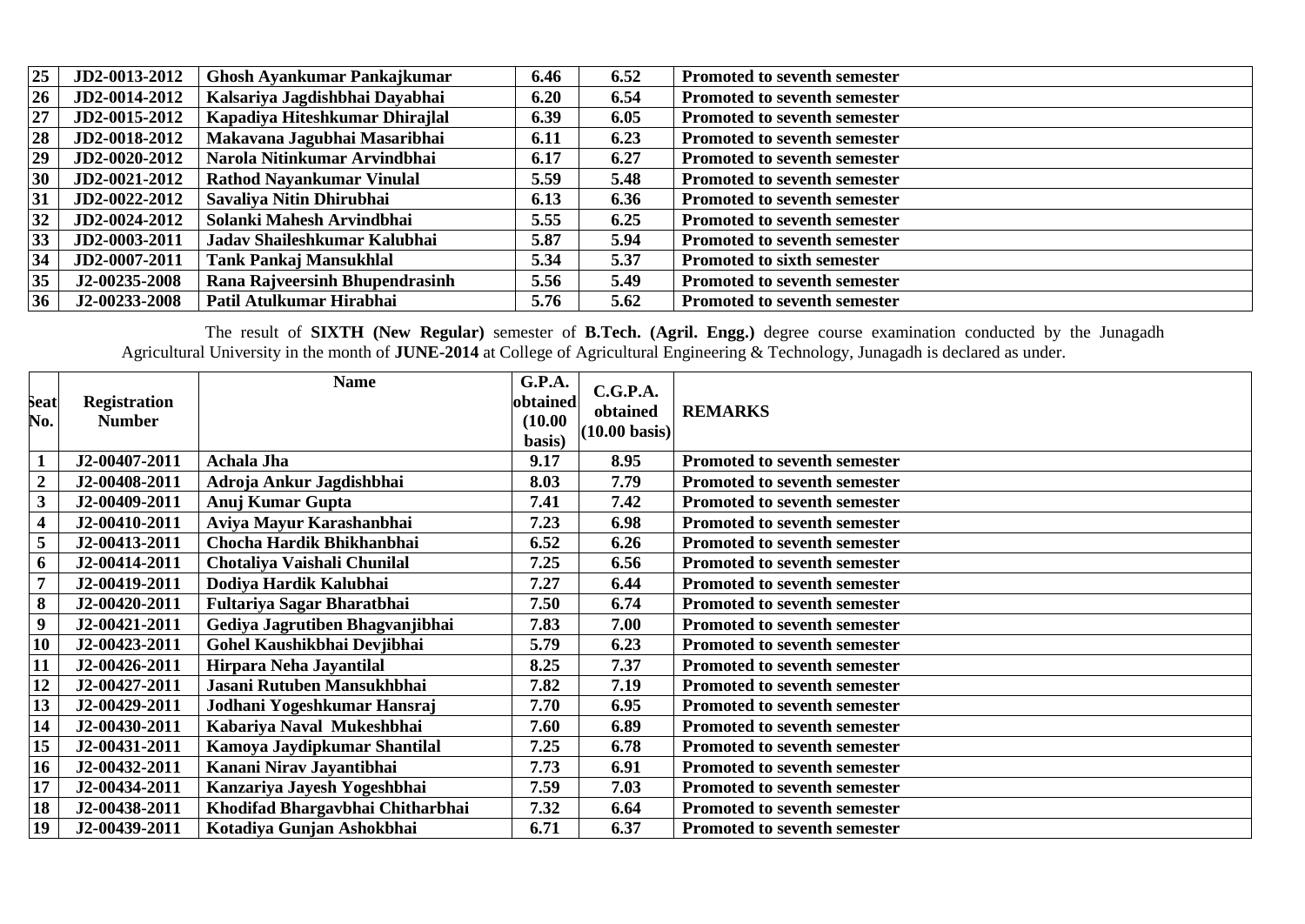| $\overline{20}$ | J2-00441-2011 | Malaviya Abhishek Vithalbhai      | 8.43 | 8.00 | <b>Promoted to seventh semester</b>                                     |
|-----------------|---------------|-----------------------------------|------|------|-------------------------------------------------------------------------|
| $\overline{21}$ | J2-00443-2011 | Marvaniya Shaileshkumar Bhailal   | 6.42 | 5.93 | <b>Promoted to seventh semester</b>                                     |
| 22              | J2-00446-2011 | Naghera Ajaykumar Khimabhai       | 5.67 | 6.30 | <b>Promoted to seventh semester</b>                                     |
| $\overline{23}$ | J2-00448-2011 | Palaria Sachin Ganeshbhai         | 6.58 | 5.88 | Promoted to seventh semester                                            |
| 24              | J2-00450-2011 | Patel Fenilkumar Rajeshbhai       | 5.70 | 5.70 | Promoted to seventh semester                                            |
| 25              | J2-00451-2011 | Patel Gopalkumar Mansukhbhai      | 6.93 | 6.15 | <b>Promoted to seventh semester</b>                                     |
| 26              | J2-00452-2011 | Pithiya Nehal Bharatbhai          | 6.82 | 6.12 | Promoted to seventh semester                                            |
| $\overline{27}$ | J2-00453-2011 | Ponkia Gaurav Natvarlal           | 5.91 | 5.98 | Promoted to seventh semester                                            |
| $\overline{28}$ | J2-00454-2011 | Poshiya Vishalkumar Jaysukhbhai   | 6.09 | 6.13 | 1. Promoted to seventh semester                                         |
|                 |               |                                   |      |      | 2. On academic probation to clear the course(s) AEE.302 by second trial |
| 29              | J2-00455-2011 | Prajapati Himanshubhai Babubhai   | 6.53 | 6.26 | Promoted to seventh semester                                            |
| 30              | J2-00456-2011 | <b>Prem Veer Gautam</b>           | 8.06 | 7.95 | <b>Promoted to seventh semester</b>                                     |
| 31              | J2-00457-2011 | Raiyani Nikunj Bharatbhai         | 5.77 | 6.07 | 1. Promoted to seventh semester                                         |
|                 |               |                                   |      |      | 2. On academic probation to clear the course(s) AEE.302 by second trial |
| 32              | J2-00458-2011 | <b>Rajesh Kumar</b>               | 8.13 | 8.27 | Promoted to seventh semester                                            |
| $\overline{33}$ | J2-00459-2011 | Ramoliya Pankaj Haribhai          | 8.20 | 7.69 | Promoted to seventh semester                                            |
| $\overline{34}$ | J2-00460-2011 | Ramoliya Ravi Keshavlal           | 7.67 | 7.36 | Promoted to seventh semester                                            |
| $\overline{35}$ | J2-00464-2011 | <b>Sagram Malakiya</b>            | 7.64 | 6.91 | Promoted to seventh semester                                            |
| 36              | J2-00466-2011 | <b>Samunder Singh</b>             | 7.21 | 7.46 | Promoted to seventh semester                                            |
| $\overline{37}$ | J2-00467-2011 | Sangani Gauravkumar Goradhanbhai  | 5.80 | 6.02 | Promoted to seventh semester                                            |
| 38              | J2-00468-2011 | <b>Sangani Jinal Babulal</b>      | 7.57 | 6.74 | Promoted to seventh semester                                            |
| 39              | J2-00469-2011 | <b>Ms.Sarita Choudhary</b>        | 8.68 | 8.54 | Promoted to seventh semester                                            |
| 40              | J2-00470-2011 | Satasiya Dishaben Harsukhbhai     | 7.31 | 6.66 | <b>Promoted to seventh semester</b>                                     |
| 41              | J2-00471-2011 | Savalia Bhargav Jayantilal        | 6.74 | 6.16 | <b>Promoted to seventh semester</b>                                     |
| 42              | J2-00472-2011 | Savaliya Ritesh Vinodbhai         | 5.72 | 6.28 | Promoted to seventh semester                                            |
| 43              | J2-00473-2011 | Savaliya Sanjaykumar Devchandbhai | 6.32 | 6.33 | Promoted to seventh semester                                            |
| 44              | J2-00474-2011 | <b>Shah Ravi Natvarlal</b>        | 7.42 | 7.40 | Promoted to seventh semester                                            |
| 45              | J2-00476-2011 | Shingala Abhishaben Mukeshbhai    | 8.14 | 8.04 | <b>Promoted to seventh semester</b>                                     |
| 46              | J2-00481-2011 | <b>Thaker Vivek Bharatbhai</b>    | 7.24 | 6.64 | <b>Promoted to seventh semester</b>                                     |
| 47              | J2-00482-2011 | Vala Bhikhubhai Jesabhai          | 6.41 | 6.23 | <b>Promoted to seventh semester</b>                                     |
| 48              | J2-00483-2011 | Vara Lenishaben Jayantilal        | 6.03 | 5.75 | Promoted to seventh semester                                            |
| 49              | J2-00484-2011 | Viroja Bhavikkumar Jentibhai      | 7.29 | 6.48 | Promoted to seventh semester                                            |
| 50              | J2-00485-2011 | <b>Vishnu Anand</b>               | 7.89 | 8.37 | Promoted to seventh semester                                            |
| 51              | J2-00341-2010 | Dobariya Denishkumar Laljibhai    | 5.65 | 5.82 | 1. Promoted to seventh semester                                         |
|                 |               |                                   |      |      | 2. On academic probation to clear the course(s) AEE.302 by second trial |
| 52              | J2-00350-2010 | Jadav Bipinkumar Karabhai         | 5.08 | 5.47 | 1. Promoted to seventh semester                                         |
|                 |               |                                   |      |      | 2. On academic probation to clear the course(s)                         |
|                 |               |                                   |      |      | FMP.302 and AEE.302 by second trial                                     |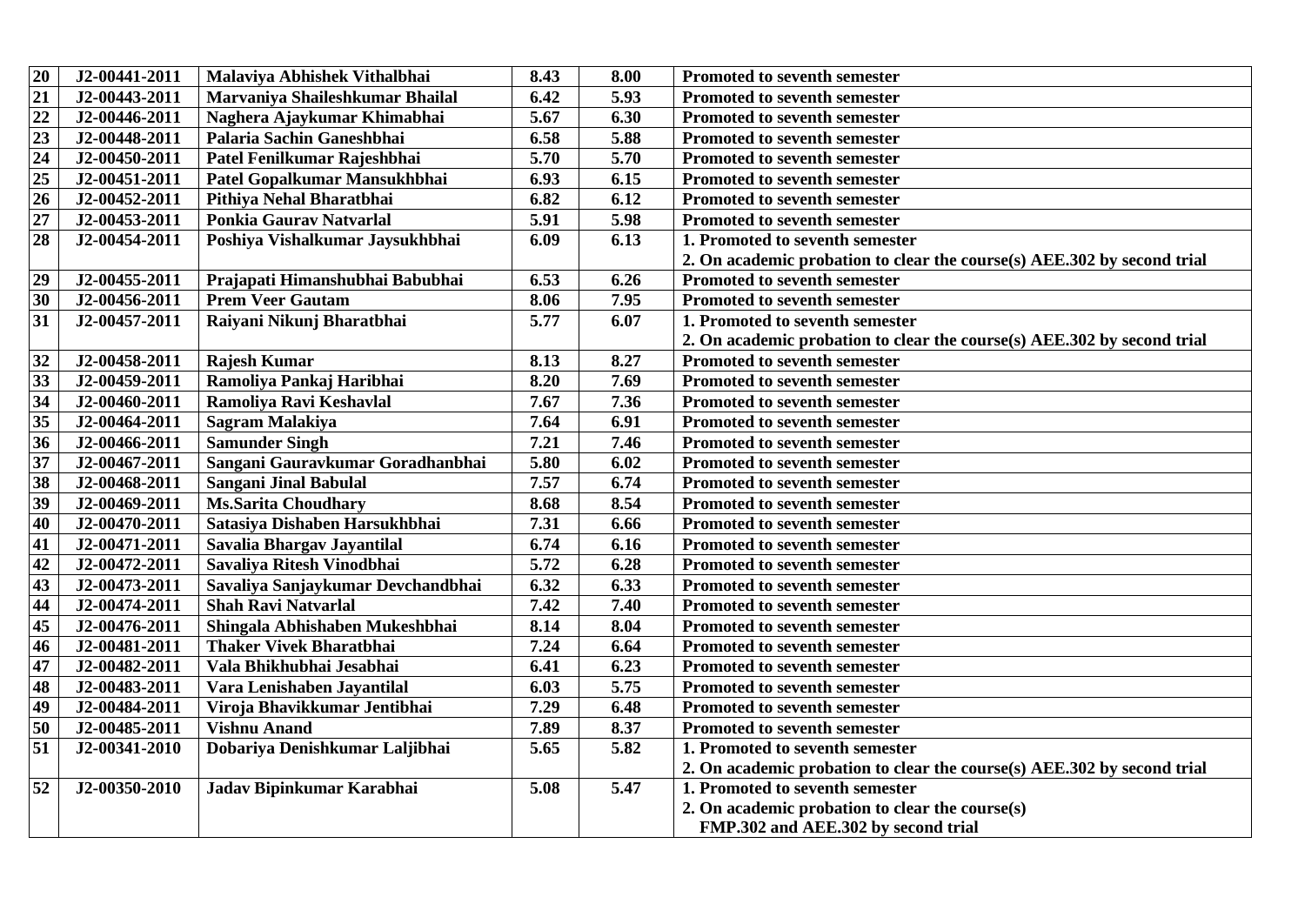| $\overline{53}$ | J2-00360-2010 | Mahale Chandrakant Yashvantbhai    | 7.10              | 6.88              | <b>Promoted to seventh semester</b>                                     |
|-----------------|---------------|------------------------------------|-------------------|-------------------|-------------------------------------------------------------------------|
| 54              | J2-00364-2010 | <b>Mukesh Sisodiya</b>             | $\overline{5.11}$ | 5.59              | 1. Promoted to seventh semester                                         |
|                 |               |                                    |                   |                   | 2. On academic probation to clear the course(s) FMP.302 and AEE.302 by  |
|                 |               |                                    |                   |                   | second trial                                                            |
| 55              | J2-00384-2010 | <b>Ritesh Kumar Ranjan</b>         | 6.44              | 6.25              | Promoted to seventh semester                                            |
| 56              | J2-00385-2010 | Rudani Mayur Rameshbhai            | 7.16              | 6.69              | Promoted to seventh semester                                            |
| 57              | J2-00397-2010 | Tilva Jay Sureshbhai               | 7.12              | 6.97              | Promoted to seventh semester                                            |
| $\overline{58}$ | J2-00388-2010 | Savaliya Ashish Kantilal           | 5.31              | 5.62              | 1. Promoted to seventh semester                                         |
|                 |               |                                    |                   |                   | 2. On academic probation to clear the course(s) FMP.302 and AEE.302 by  |
|                 |               |                                    |                   |                   | second trial                                                            |
| 59              | J2-00372-2010 | Parmar Snehalkumar Mansukhbhai     | 5.73              | 5.61              | 1. Promoted to seventh semester                                         |
|                 |               |                                    |                   |                   | 2. On academic probation to clear the course(s) AEE.302 by second trial |
| 60              | JD2-0008-2012 | Baria Anilkumar Vallabhbhai        | 5.70              | 5.93              | 1. Promoted to seventh semester                                         |
|                 |               |                                    |                   |                   | 2. On academic probation to clear the course(s) AEE.302 by second trial |
| 61              | JD2-0009-2012 | <b>Bhalani Abhay Rasikbhai</b>     | 5.19              | 5.58              | 1. Promoted to seventh semester                                         |
|                 |               |                                    |                   |                   | 2. On academic probation to clear the course(s) SWE.304 and AEE.302 by  |
|                 |               |                                    |                   |                   | second trial                                                            |
| 62              | JD2-0010-2012 | <b>Bhalani Kevinkumar Rasiklal</b> | 6.38              | 6.32              | 1. Promoted to seventh semester                                         |
|                 |               |                                    |                   |                   | 2. On academic probation to clear the course(s) AEE.302 by second trial |
| 63              | JD2-0013-2012 | Ghosh Ayankumar Pankajkumar        | 7.20              | 6.67              | <b>Promoted to seventh semester</b>                                     |
| $\overline{64}$ | JD2-0014-2012 | Kalsariya Jagdishbhai Dayabhai     | 6.93              | 6.63              | 1. Promoted to seventh semester                                         |
|                 |               |                                    |                   |                   | 2. On academic probation to clear the course(s) AEE.302 by second trial |
| 65              | JD2-0015-2012 | Kapadiya Hiteshkumar Dhirajlal     | 5.95              | 6.03              | 1. Promoted to seventh semester                                         |
|                 |               |                                    |                   |                   | 2. On academic probation to clear the course(s) AEE.302 by second trial |
| 66              | JD2-0018-2012 | Makavana Jagubhai Masaribhai       | 5.80              | 6.13              | 1. Promoted to seventh semester                                         |
|                 |               |                                    |                   |                   | 2. On academic probation to clear the course(s) AEE.302 by second trial |
| 67              | JD2-0019-2012 | Mer Rajeshkumar Narottambhai       | 7.20              | 7.09              | <b>Promoted to seventh semester</b>                                     |
| 68              | JD2-0020-2012 | Narola Nitinkumar Arvindbhai       | 6.09              | 6.23              | Promoted to seventh semester                                            |
| 69              | JD2-0021-2012 | <b>Rathod Nayankumar Vinulal</b>   | 4.63              | 5.28              | 1. Promoted to seventh semester                                         |
|                 |               |                                    |                   |                   | 2. On academic probation to clear the course(s) SWE.304, FMP.302 and    |
|                 |               |                                    |                   |                   | AEE.302 by second trial                                                 |
| 70              | JD2-0022-2012 | Savaliya Nitin Dhirubhai           | 6.13              | 6.30              | Promoted to seventh semester                                            |
| $\overline{71}$ | JD2-0023-2012 | Solanki Mahendra Bhalabhai         | 6.88              | 6.87              | 1. Promoted to seventh semester                                         |
|                 |               |                                    |                   |                   | 2. On academic probation to clear the course(s) AEE.302 by second trial |
| 72              | JD2-0024-2012 | Solanki Mahesh Arvindbhai          | 5.90              | 6.18              | 1. Promoted to seventh semester                                         |
|                 |               |                                    |                   |                   | 2. On academic probation to clear the course(s) AEE.302 by second trial |
| 73              | JD2-0003-2011 | Jadav Shaileshkumar Kalubhai       | 5.51              | $\overline{5.84}$ | 1. Promoted to seventh semester                                         |
|                 |               |                                    |                   |                   | 2. On academic probation to clear the course(s) AEE.302 by second trial |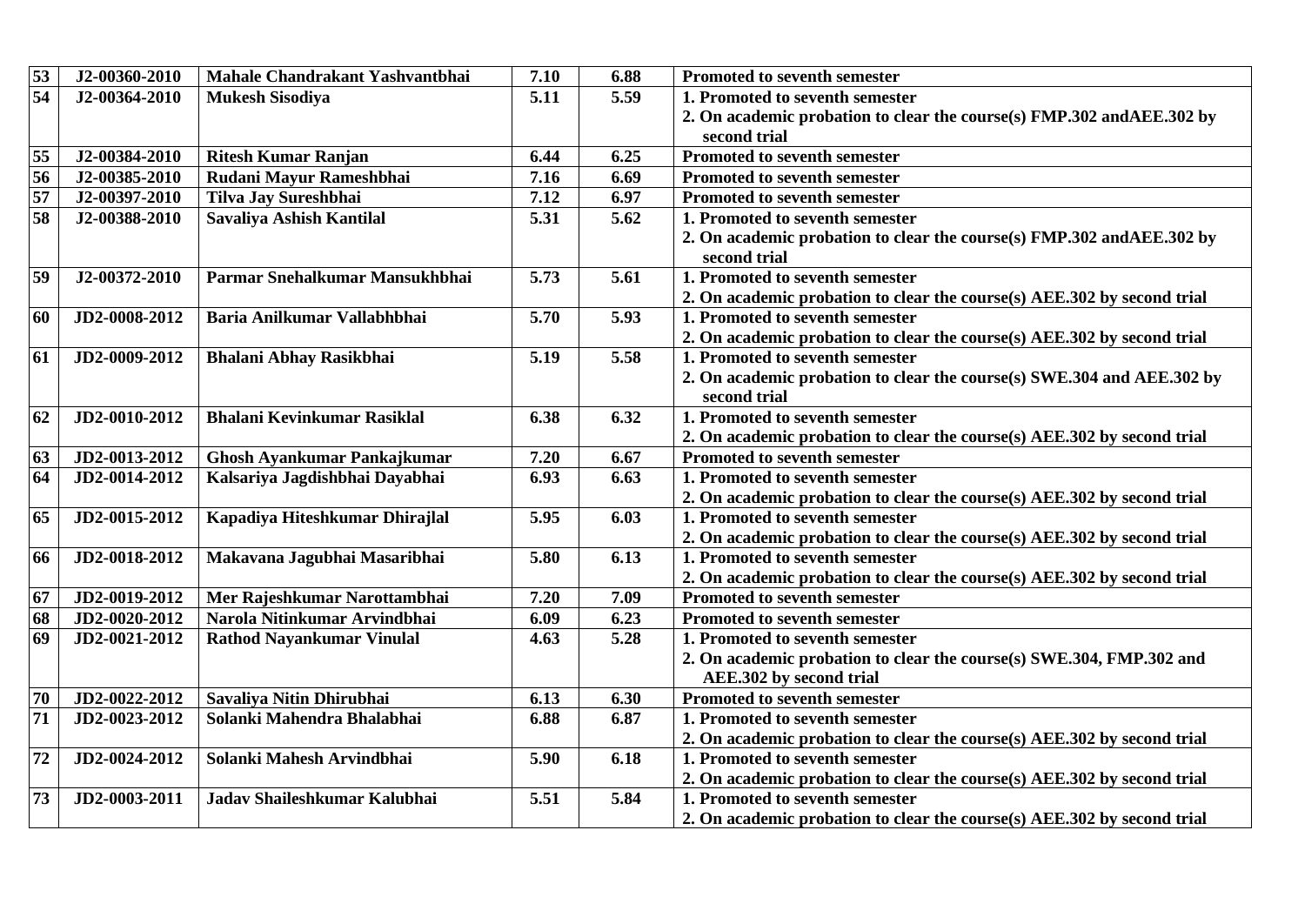| 74 | J2-00235-2008 | Rana Raiveersinh Bhupendrasinh | 5.66 | 5.52 | Promoted to seventh semester                                            |
|----|---------------|--------------------------------|------|------|-------------------------------------------------------------------------|
|    |               |                                |      |      | 2. On academic probation to clear the course(s) AEE.302 by second trial |
| 75 | J2-00233-2008 | Patil Atulkumar Hirabhai       | 5.99 | 5.68 | . Promoted to seventh semester                                          |
|    |               |                                |      |      | 2. On academic probation to clear the course(s) FMP.302 by second trial |

The result of **EIGHTH** semester of **B.Tech. (Agril. Engg.)** degree course examination conducted by the Junagadh Agricultural University in the month of **JUNE-2014** at College of Agricultural Engineering & Technology, Junagadh is declared as under.

|                         |                     | <b>Name</b>                             | <b>G.P.A.</b> | <b>O.G.P.A.</b> |                                     |
|-------------------------|---------------------|-----------------------------------------|---------------|-----------------|-------------------------------------|
| Seat                    | <b>Registration</b> |                                         | obtained      | obtained        | <b>Class</b>                        |
| No.                     | <b>Number</b>       |                                         | (10.00)       | (10.00)         |                                     |
|                         |                     |                                         | basis)        | basis)          |                                     |
|                         | J2-00327-2010       | Amlani Nikita Chhotubhai                | 7.48          | 7.09            | <b>First Class</b>                  |
| $\boldsymbol{2}$        | J2-00329-2010       | Bhadaniya Ravikumar Dhirajlal           | 7.22          | 6.12            | <b>Second Class</b>                 |
| $\mathbf{3}$            | J2-00330-2010       | <b>Bhagvan Singh</b>                    | 8.34          | 7.93            | <b>First Class with Distinction</b> |
| $\overline{\mathbf{4}}$ | J2-00333-2010       | <b>Chandegara Mayurkumar Parshottam</b> | 8.24          | 8.20            | <b>First Class with Distinction</b> |
| 5                       | J2-00334-2010       | Chaudhary Jatinkumar Kanubhai           | 6.74          | 6.43            | <b>Second Class</b>                 |
| 6                       | J2-00335-2010       | <b>Chuahan Bhargavkumar</b>             | 6.62          | 5.96            | <b>Pass Class</b>                   |
| 7                       | J2-00336-2010       | Chauhan Gopal Laljibhai                 | 6.16          | 6.06            | <b>Second Class</b>                 |
| 8                       | J2-00338-2010       | Dangar Divyesh Menandbhai               | 7.76          | 6.99            | <b>First Class</b>                  |
| $\boldsymbol{9}$        | J2-00339-2010       | Davariya Amitkumar Labhubhai            | 7.52          | 7.23            | <b>First Class</b>                  |
| 10                      | J2-00340-2010       | Dekivadiya Kishankumar Kantilal         | 6.70          | 6.05            | <b>Second Class</b>                 |
| 11                      | J2-00342-2010       | Dobariya Dhaivat Bhikhubhai             | 6.36          | 6.07            | <b>Second Class</b>                 |
| 12                      | J2-00344-2010       | Gadhiya Mehulbhai Harsukhbhai           | 7.44          | 6.84            | <b>First Class</b>                  |
| 13                      | J2-00345-2010       | Gohil Anitaben Pratapbhai               | 7.94          | 7.06            | <b>First Class</b>                  |
| 14                      | J2-00346-2010       | Gondaliya Saurabhkumar Chandubhai       | 6.84          | 6.98            | <b>First Class</b>                  |
| 15                      | J2-00347-2010       | Govani Savankumar Dharmendrabhai        | 7.14          | 6.67            | <b>First Class</b>                  |
| 16                      | J2-00348-2010       | Hemani Jagruti Mohanbhai                | 8.46          | 8.40            | <b>First Class with Distinction</b> |
| 17                      | J2-00349-2010       | Hitesh Bijarniya                        | 8.88          | 8.48            | <b>First Class with Distinction</b> |
| 18                      | J2-00351-2010       | Jinjuvadia Pintubhai Shivabhai          | 7.08          | 6.29            | <b>Second Class</b>                 |
| 19                      | J2-00352-2010       | Kamani Brijeshkumar Harsukhlal          | 8.12          | 7.84            | <b>First Class with Distinction</b> |
| 20                      | J2-00353-2010       | Kansagara Pratikkumar Ramniklal         | 7.08          | 6.40            | <b>Second Class</b>                 |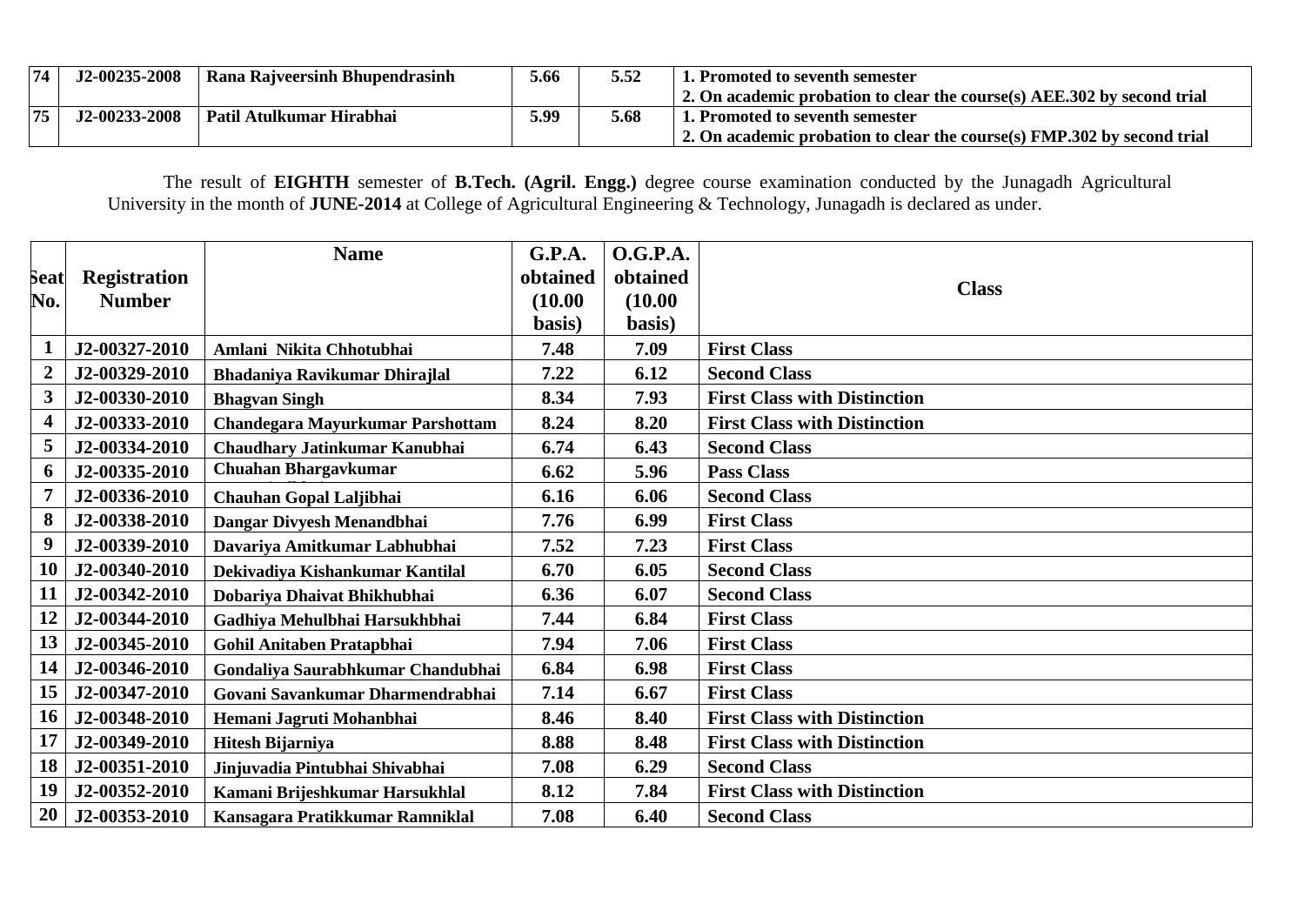|             |                     | <b>Name</b>                        | G.P.A.   | <b>O.G.P.A.</b> |                                     |
|-------------|---------------------|------------------------------------|----------|-----------------|-------------------------------------|
| <b>Seat</b> | <b>Registration</b> |                                    | obtained | obtained        | <b>Class</b>                        |
| No.         | <b>Number</b>       |                                    | (10.00)  | (10.00)         |                                     |
|             |                     |                                    | basis)   | basis)          |                                     |
| 21          | J2-00354-2010       | Kheni Ankitkumar Bhikhabhai        | 8.72     | 8.20            | <b>First Class with Distinction</b> |
| 22          | J2-00355-2010       | Khunt Piyushkumar Savjibhai        | 7.22     | 7.29            | <b>First Class</b>                  |
| 23          | J2-00356-2010       | Kotadiya Savankumar Ramniklal      | 7.34     | 7.07            | <b>First Class</b>                  |
| 24          | J2-00357-2010       | Kotak Megha Narendrabhai           | 7.60     | 7.14            | <b>First Class</b>                  |
| 25          | J2-00358-2010       | Koyani Bhautik Rameshbhai          | 7.44     | 6.78            | <b>First Class</b>                  |
| 26          | J2-00359-2010       | Limbasiya Maulik Ganeshbhai        | 7.18     | 6.58            | <b>First Class</b>                  |
| 27          | J2-00361-2010       | Makvana Jalpaben Govindbhai        | 8.34     | 8.20            | <b>First Class with Distinction</b> |
| 28          | J2-00362-2010       | Monpara Krunal Manubhai            | 7.38     | 7.90            | <b>First Class with Distinction</b> |
| 29          | J2-00363-2010       | Monpara Rajdeep Bhovanbhai         | 8.10     | 8.03            | <b>First Class with Distinction</b> |
| 30          | J2-00365-2010       | Nakum Jigar Jerambhai              | 6.70     | 6.24            | <b>Second Class</b>                 |
| 31          | J2-00366-2010       | Naliapara Viraj Anilbhai           | 8.32     | 6.70            | <b>First Class</b>                  |
| 32          | J2-00367-2010       | Nandaniya Uday Lakshmanbhai        | 7.06     | 6.56            | <b>First Class</b>                  |
| 33          | J2-00368-2010       | Nimavat Maulik Rameshchandra       | 6.46     | 6.22            | <b>Second Class</b>                 |
| 34          | J2-00370-2010       | Pankhaniya Aditya Dineshbhai       | 6.92     | 6.55            | <b>First Class</b>                  |
| 35          | J2-00371-2010       | Parmar Ajay Nathalal               | 7.62     | 7.37            | <b>First Class</b>                  |
| 36          | J2-00373-2010       | <b>Parmar Vikramsinh Mayursinh</b> | 7.08     | 6.57            | <b>First Class</b>                  |
| 37          | J2-00374-2010       | Patel Akashkumar Dhirajlal         | 6.98     | 7.12            | <b>First Class</b>                  |
| 38          | J2-00376-2010       | Patel Bhavinikumari Venilal        | 7.92     | 7.89            | <b>First Class with Distinction</b> |
| 39          | J2-00379-2010       | Pithiya Bhaveshkumar Hamirbhai     | 6.70     | 7.09            | <b>First Class</b>                  |
| 40          | J2-00380-2010       | Poshiya Pulkit Maheshbhai          | 6.80     | 6.30            | <b>Second Class</b>                 |
| 41          | J2-00382-2010       | Puchhadiya Hiteshkumar Alabhai     | 5.78     | 5.84            | <b>Pass Class</b>                   |
| 42          | J2-00383-2010       | <b>Renish Sojitra</b>              | 6.78     | 6.53            | <b>First Class</b>                  |
| 43          | J2-00386-2010       | Rupareliya Piyushkumar Arvindbhai  | 7.24     | 7.05            | <b>First Class</b>                  |
| 44          | J2-00387-2010       | Satasiya Vivekkumar Dayabhai       | 7.96     | 7.79            | <b>First Class with Distinction</b> |
| 45          | J2-00389-2010       | Savani Falguni Kalubhai            | 7.44     | 7.73            | <b>First Class with Distinction</b> |
| 46          | J2-00391-2010       | Solanki Baldevkumar Bhikhabhai     | 7.10     | 7.47            | <b>First Class</b>                  |
| 47          | J2-00392-2010       | Solanki Nilesh Punjabhai           | 7.20     | 7.13            | <b>First Class</b>                  |